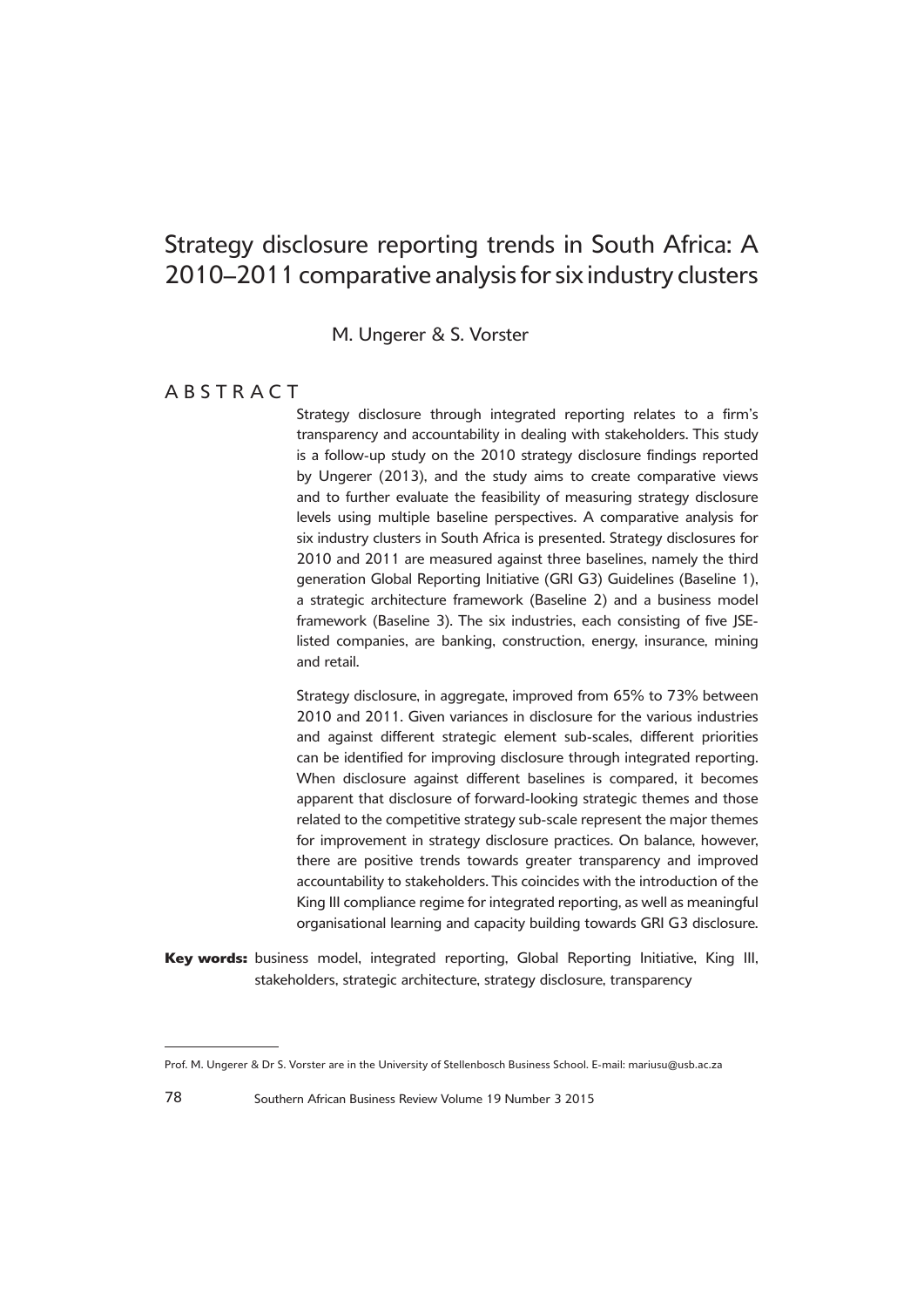### Introduction

1A new era of transparency and accountability in corporate reporting in South Africa was introduced by South Africa's third King Report on Corporate Governance (King III). King III shifted the focus from a shareholder-centred approach to a stakeholderinclusive approach. King III recommends the use of the Global Reporting Initiative (GRI) G3 Guidelines as a generic sustainability-reporting framework (Ungerer 2013: 32).

Corporate commitment to integrated reporting and inclusive stakeholder engagement assumes interdependence between performance, risk management, sustainability and forward-looking strategy disclosure. Santema, Hoekert, Van de Rijt and Van Oijen (2005: 354) define strategy disclosure as the "revelation of information an organization decides to share with its stakeholders on the strategy it is pursuing and going to pursue in the future". Disclosing only financial performance and shortterm results does not empower stakeholders to keep a firm accountable in the long run, nor does it reflect the potential for value creation as well as business performance in the wider sense of the word. Stakeholders are "any group or individual who can affect or is affected by the achievement of the organisation's objectives" (Mitchell, Agle & Wood 1997: 869). This implies that shareholders, creditors, interest groups, regulators, employees and management all have different reasons to be interested in the firm's broader strategic architecture. Transparent disclosure of all aspects related to sustainability, including risks and future strategy, is thus indicative.

In South Africa, the Johannesburg Securities Exchange (JSE) requires all listed companies to disclose certain strategic information in their annual or integrated annual reports, in the absence of which they have to state reasons why the information was not provided (RSA 2011: chapter 4 paragraph 54). King III came into effect on 1 March 2010, and henceforth, JSE-listed companies are required to submit integrated reports. Many companies transitioned to a new reporting regime in 2010, but essentially 2011 was the first year in which companies had to publish King III-compliant integrated reports. This comparative study covers strategy disclosure trends between 2010 and 2011.

Due to the forward-looking nature of strategy, it is more difficult to measure its disclosure when compared, for example, to the disclosure of historical financial data. Therefore, three strategy disclosure baselines are used in the empirical analysis, namely (i) the third generation Global Reporting Initiatives (GRI G3) Guidelines (GRI 2013) (Baseline 1), (ii) the strategic architecture elements described by Ungerer, Pretorius and Herholdt (2011) (Baseline 2), and (iii) the business model elements described by Osterwalder and Pigneur (2010) (Baseline 3).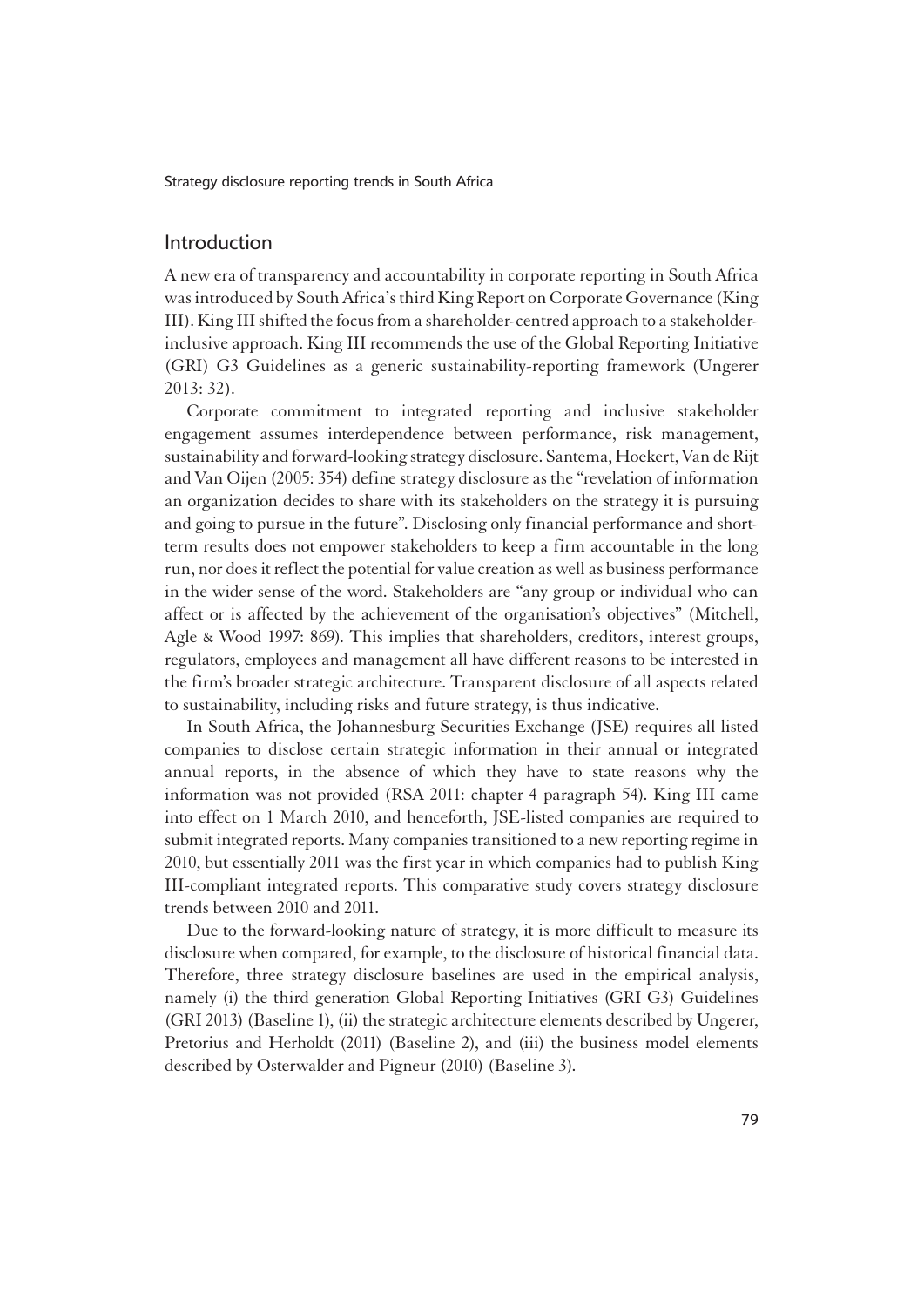In assessing the strategy disclosure of JSE-listed companies against these three baselines, this comparative study involved six industry clusters, namely banking, construction, energy, insurance, mining and retail.

This study is a follow-up on the 2010 strategy disclosure findings reported by Ungerer (2013), and the study aims to create comparative views and to further evaluate the feasibility of measuring strategy disclosure levels using multiple baseline perspectives. Comparative views in the context of this study refer to comparing both the strategy disclosure results from selected industries over a time difference (2010 compared with 2011) as well as the strategy disclosure results using different measurement baselines. The main objective was to measure how transparently firms in the six industries are disclosing strategy in their communication with stakeholders, particularly in their annual integrated reports and, if published separately, their sustainability reports. Furthermore, the study considered how levels of disclosure against the three baselines changed between 2010 and 2011, and whether there were variances in strategy disclosure for different industry clusters and against different strategy sub-scales.

### Literature review

### Strategy disclosure and transparency

1The global financial crises, as well as an emerging view that the prevailing economic model is socially and environmentally unsustainable, has created new pressure for corporate reporting to effectively communicate the impact of business on stakeholders and the triple bottom-line (Enderle 2004; Eccles & Krzus 2010; KPMG 2010; Stiglitz 2009, cited in Spitzeck & Hansen 2010: 379; IRC 2011: 1).

South Africa has a young but well-established reporting regime with clear disclosure requirements and transparency benchmarks for financial information. The Companies Act (No. 71 of 2008, as amended in 2011) prescribes the International Financial Reporting Standards (IFRS), which are internationally recognised as a benchmark (RSA 2011: chapter 4, paragraph 54). However, a similarly explicated international benchmark for comprehensive disclosure of company strategy does not exist. The closest is the GRI G3 Guidelines, which include strategy as one of the requirements for sustainability disclosure (GRI 2013), but these are not comprehensive.

The benefits of more open strategy disclosure relate to providing stakeholders with greater insight into risks, performance and future strategic direction. Higgins and Diffenbach (1989: 134) point out that the benefits of "communicating corporate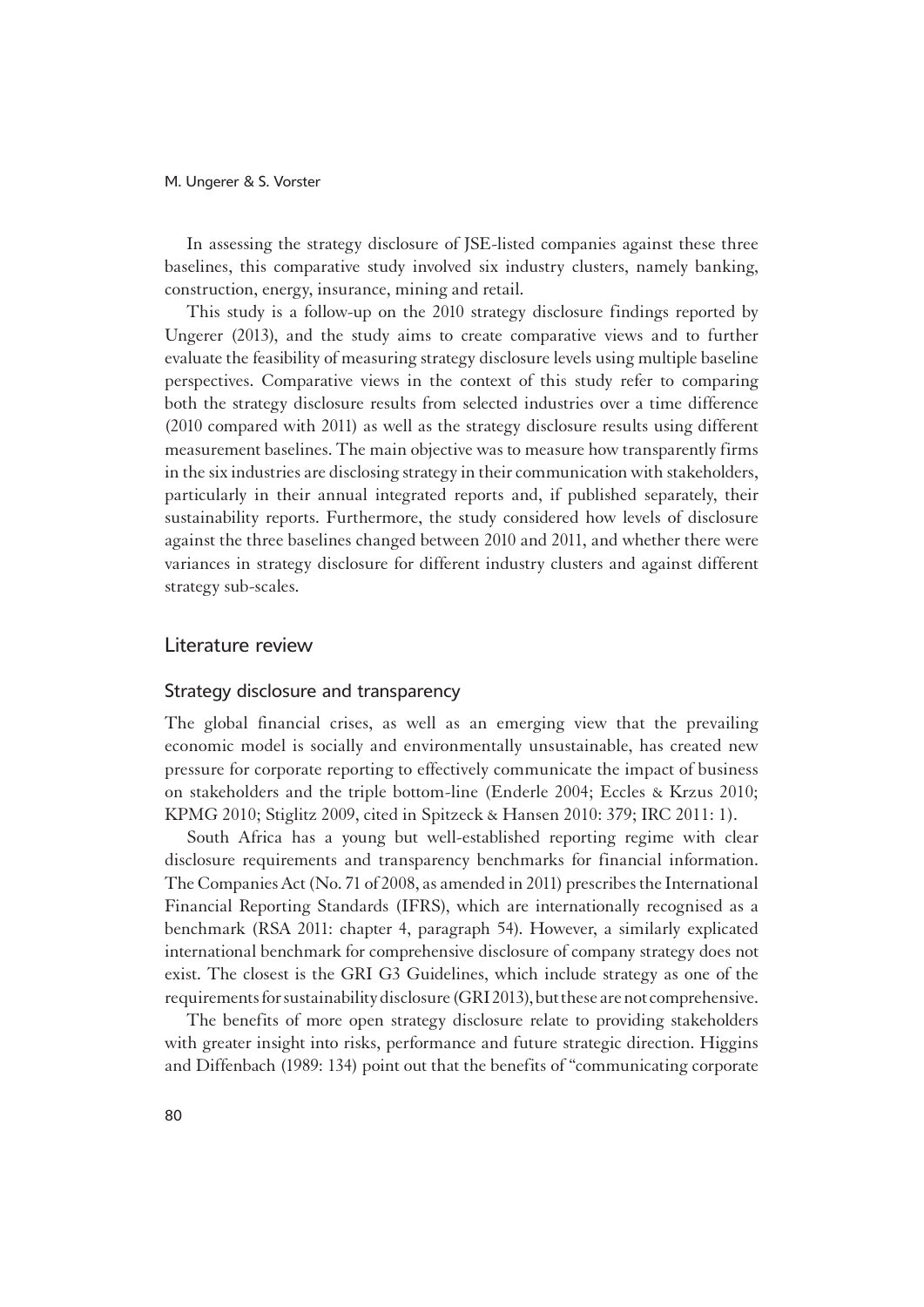strategy" include improved assessment of a firm's potential, and valuation of a company's share price by the financial community. In this sense, disclosure may lead to a more correct determination of intrinsic firm value, which may influence share price adjustments based on perceptions of ability to create wealth or generate future income and/or adjustments for mis-pricing (Lev 1992: 18; Lanfranconi & Robertson 1999: 62). Other benefits include articulating the corporate strategy to employees, recruiting talent with appropriate skills, strategic alignment of suppliers, improved relations with regulators and the government, discouraging regulatory intervention, advancing a particular shareholder mix and managing reputational risk (Higgins & Diffenbach 1989: 135; Lev 1992: 20; Ferreira & Rezende 2007: 164;). Client relationships, innovation and trust are all sources of competitive advantage that depend on transparency (Lazarus & McManus 2006: 925).

Strategy disclosure goes to the heart of the need for transparency. The commitment to transparency is often diluted due to the fear of losing competitive advantage if too much is disclosed.

Simultaneously, the very open strategy disclosure can arguably involve risks such as diluting competitive advantage; for example, disclosed information on strategy could be used by a company's competitors to outmanoeuvre them, or to pre-empt first-move advantage. Complete transparency leaves a company vulnerable to followers, as it removes the surprise element. It becomes easier for market followers to take decisions without the risk of uncertainty, based on the first-mover's disclosed performance and planned strategic moves (Ozbilgin & Penno 2005: 928). Furthermore, in responding to a continuously evolving external environment, agile companies that disclose detailed strategies may seem to continuously change direction, which in turn may create the impression of inconsistency and thereby cause reputational damage or credibility concerns (Higgins & Diffenbach 1989: 134). In this sense, detailed and explicit future strategy disclosure could impede agile decision-making (Ferreira & Rezende 2007: 164). Other unintended consequences of transparent strategy disclosure could reverberate in capital markets, labour negotiations and supplier/ customer relationships (Lev 1992).

On balance, however, it is difficult to ignore demands from the full range of stakeholders for greater transparency. The global awareness of the imperatives for environmental, social and economic sustainability, or the triple bottom-line, has contributed to this momentum. The rise to prominence of integrated reporting in the contemporary corporate landscape underscores this momentum.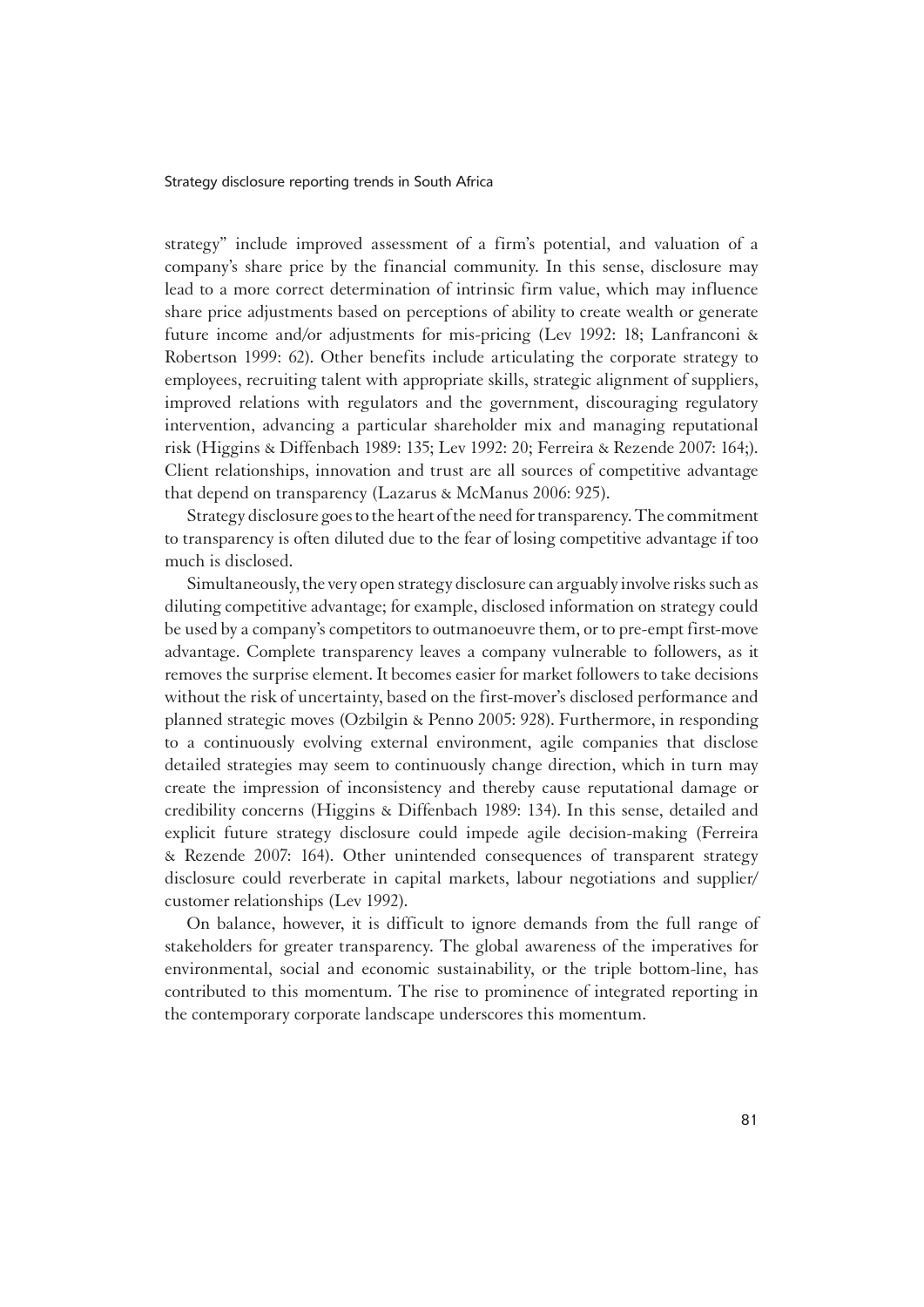### Integrated reporting, the GRI and King III

1The International Integrated Reporting Council (IIRC) defines integrated reporting as "bring(ing) together material information about an organization's strategy, governance, performance and prospects in a way that reflects the commercial, social and environmental context within which it operates" (IIRC 2011: 2). The two overarching principles are transparency and accountability (IRC 2011). Integrated reporting implies more than simply combining a company's financial and sustainability reports, and suggests that sustainability should be entrenched in a firm's strategy (Eccles & Krzus 2010). Integrated reporting has therefore morphed from simply reporting, to a process of strategic trade-offs that provides guidance to organisations in prioritising sustainability issues (Fava & Smith 1998; Emerson 2003; Jeyaretnam & Niblock-Siddle 2010). In addition, it enables an organisation to understand stakeholder expectations, societal pressures as well as environmental risks and challenges (Rea 2011), and provides a holistic view of an organisation's financial and non-financial performance (IoDSA 2009).

The GRI released its first version of Sustainability Reporting Guidelines in 2000. In 2002, with the support of the United Nations Environmental Programme (UNEP), the GRI released its second version and all the member countries of the United Nations (UN) were invited to embrace this framework. The GRI then released the third generation of guidelines for sustainability reporting in 2006 (GRI 2013). Simultaneously, the IIRC, a multi-stakeholder institution, advanced the notion of integrated reporting. The IIRC included 'strategic focus' as one of the five guiding principles for the preparation of integrated reports and also included elements such as organisational overview, business model, operating context, risks and opportunities, and strategic objectives and strategies as part of the key content elements required in these reports (IIRC 2011: 3). Both the GRI and IIRC recognise strategy as an important dimension of sustainability. In the GRI G3 Guidelines, strategy is the first element that requires substantial reporting.

The development of a framework for sustainability reporting in South Africa dates back to the 1990s. Judge Mervyn King formed the King Committee on Corporate Governance in 1992, which, in its first report in 1994, laid the foundation for institutionalising corporate governance in South Africa (SAICA 2008). The King III report was issued in 2009, under the auspices of the Institute of Directors in Southern Africa (IoDSA), and included a strong principled emphasis on integrated reporting and disclosure (IoDSA 2009: 48–49). These requirements were all included in the King Code of Governing Principles. King III emphasises a stakeholderinclusive approach to corporate governance, and promotes the use of integrated reporting as one of the primary methods of stakeholder communication in meeting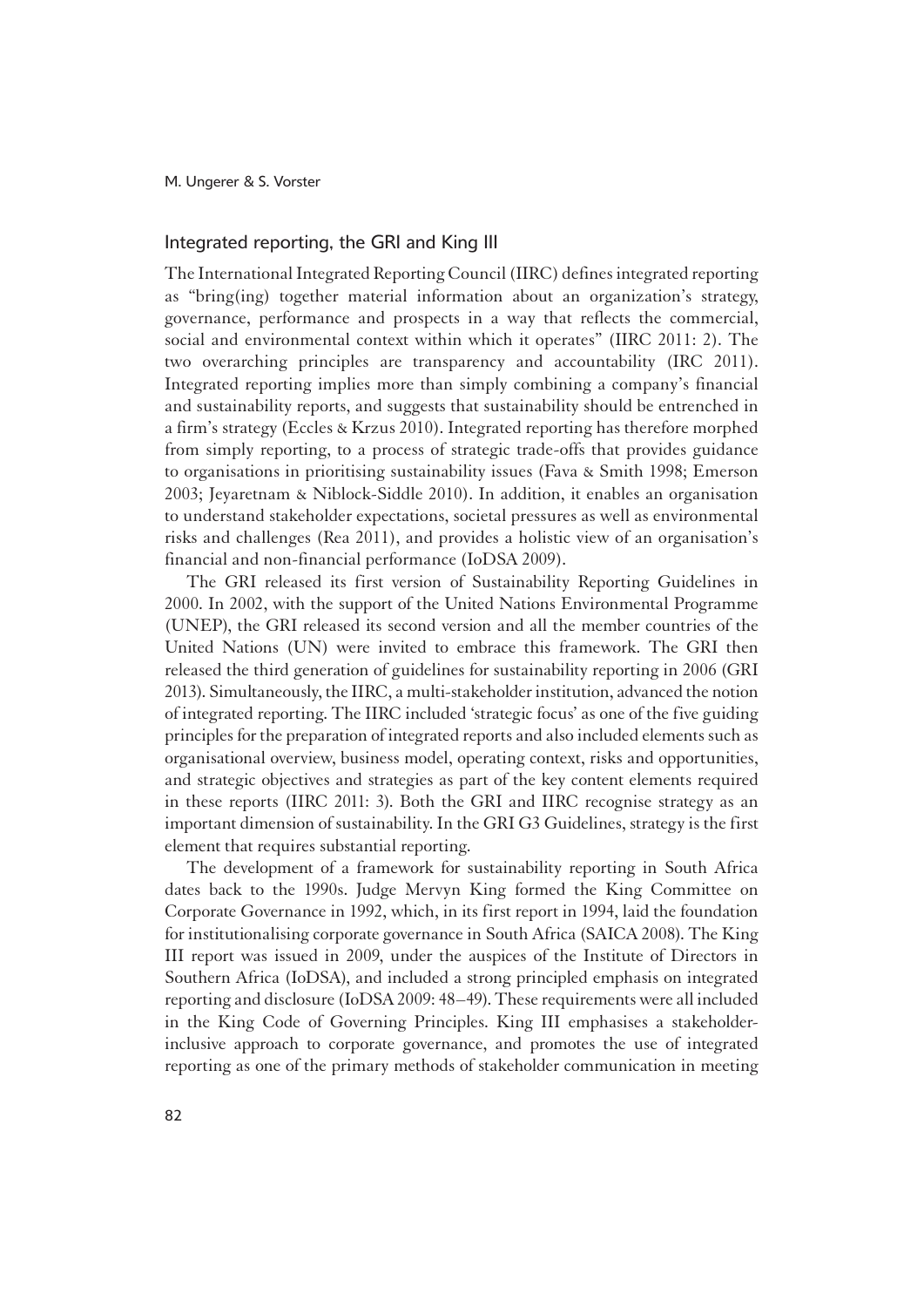governance principles such as accountability and transparency (IoDSA 2009). King III furthermore recommends the use of the Global Reporting Initiative (GRI) G3 Guidelines as a generic sustainability-reporting framework (Ungerer 2013: 32).

The Companies Act requires JSE-listed companies to comply with King III, or to state reasons why the board has decided to override the recommended practices (RSA 2011: chapter 4, paragraph 54). Although King III does not indicate that companies are specifically required to comply with the GRI G3 Guidelines, it does require an integrated reporting approach to strategy, risk, performance and sustainability (IoDSA 2009: 11). The GRI G3 Guidelines were specifically created as a framework for reporting and disclosing these elements. It therefore follows that any entity that wishes or is required to comply with King III can use the GRI G3 Guidelines as a framework. Other frameworks that could also be used are those of the UN Global Compact, the guidance provided in ISO 26000 or the JSE's socially responsible investment index criteria (IRC 2011: 5).

### Strategy disclosure measurement baselines

1As the concept of strategy could be interpreted very widely, a comprehensive framework is required against which levels of strategy disclosure can be assessed. In this study, in addition to using the GRI G3 Guidelines as a measurement baseline, the strategic architecture framework described by Ungerer et al. (2011: 156) and a related business model framework described by Osterwalder and Pigneur (2010: 16–17) were used. These strategy disclosure indicators are the same as described and used by Ungerer (2013) to create comparable data. For the purposes of this study, a strategy disclosure indicator refers to a qualitative description of strategic information relevant to stakeholders.

### *Baseline 1: GRI G3 Guidelines*

Baseline 1 is based on the specific strategy-related disclosures required in the GRI G3 Guidelines. The GRI is mainly concerned with sustainability reporting: however, aspects of strategy disclosure are integrated with the GRI framework (GRI 2013 [part 1]: 3). The GRI G3 strategy disclosure indicators covered in Baseline 1 are: strategy and analysis; organisational profile; report scope; commitment to external initiatives; stakeholder engagement; and economic performance (see Table 1).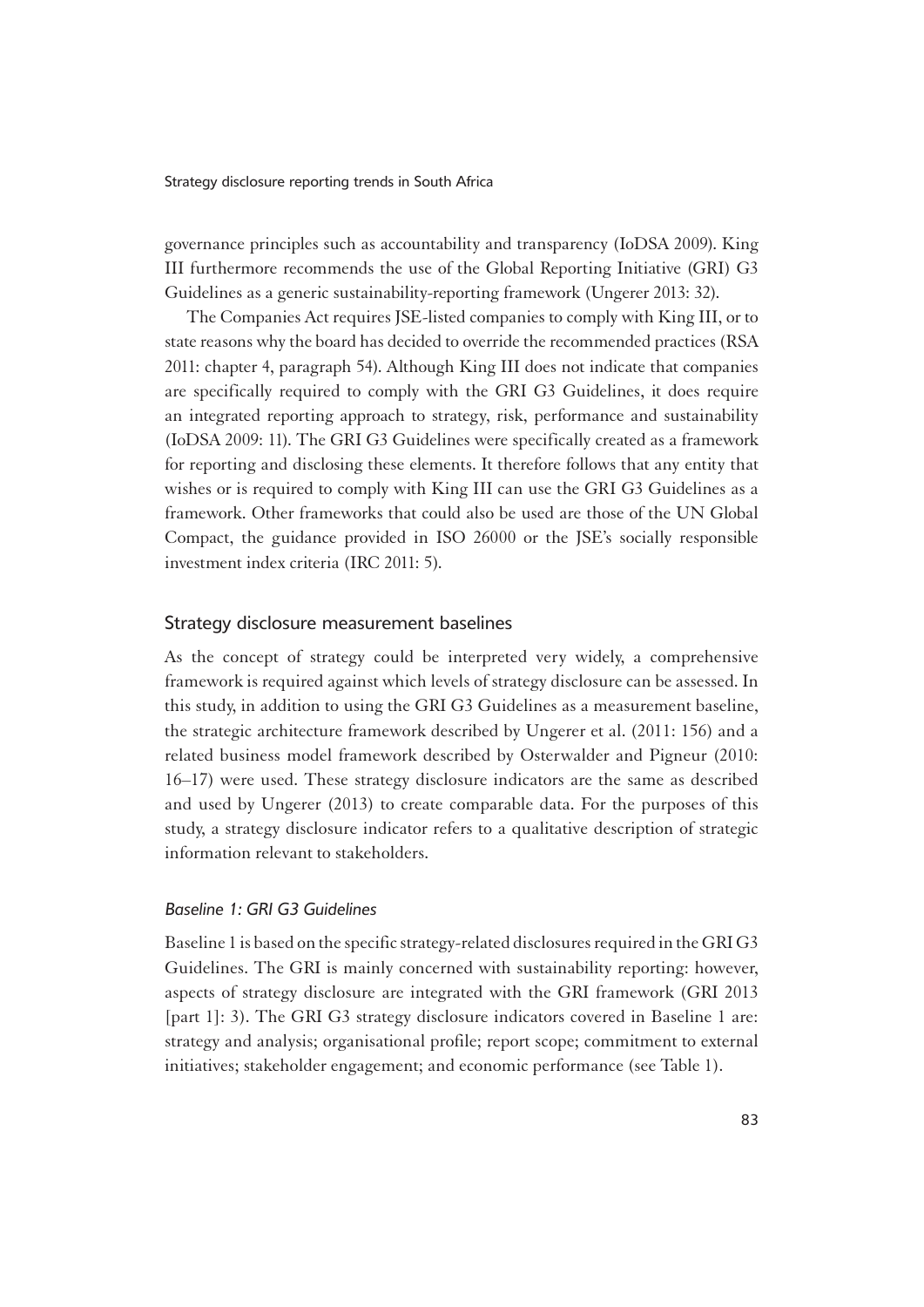| <b>Reporting element/Theme</b>         | <b>GRI G3 disclosure</b><br>parameters | <b>Strategy disclosure</b><br>indicators utilised in this<br>study |
|----------------------------------------|----------------------------------------|--------------------------------------------------------------------|
| Strategy and analysis                  | $\overline{2}$                         | 23                                                                 |
| Organisational profile                 | 10                                     | 17                                                                 |
| Reporting scope                        | 7                                      | 3                                                                  |
| <b>GRI</b> context index               | 1                                      |                                                                    |
| Assurance                              |                                        |                                                                    |
| Governance                             | 10                                     |                                                                    |
| Commitments to external<br>initiatives | 3                                      | 3                                                                  |
| Stakeholder engagement                 | 4                                      | $\overline{4}$                                                     |
| Economic performance                   | 9                                      | 9                                                                  |
| Environmental performance              | 30                                     |                                                                    |
| Labour performance                     | 14                                     |                                                                    |
| Human rights performance               | 9                                      |                                                                    |
| Society performance                    | 8                                      |                                                                    |
| Product responsibility                 | 9                                      |                                                                    |
| <b>TOTAL</b>                           | 117                                    | 59                                                                 |

Table 1: Baseline 1: GRI G3 strategy disclosure theme indicators

### *Baseline 2: Strategic architecture elements*

Baseline 2 is based on the strategic architecture elements as defined by Ungerer et al. (2011). Ungerer et al. (2011: 144) suggest a strategic architecture framework using the internal and external environments together with the mission, vision and values to determine the participative, resource, competitive and profit strategies of a firm. These elements provide a more complete picture of a firm's strategy than the narrower 'business model' framework used in Baseline 3. Table 2 lists the 29 strategy disclosure indicators related to the strategic architecture themes of a firm that constitute Baseline 2.

# *Baseline 3: Business model elements*

Baseline 3 is based on the business model elements described by Osterwalder and Pigneur (2010: 16–17). The nine strategy disclosure indicators can be grouped under four themes. Each of these indicators, summarised in Table 3, provides stakeholders with a particular perspective on the firm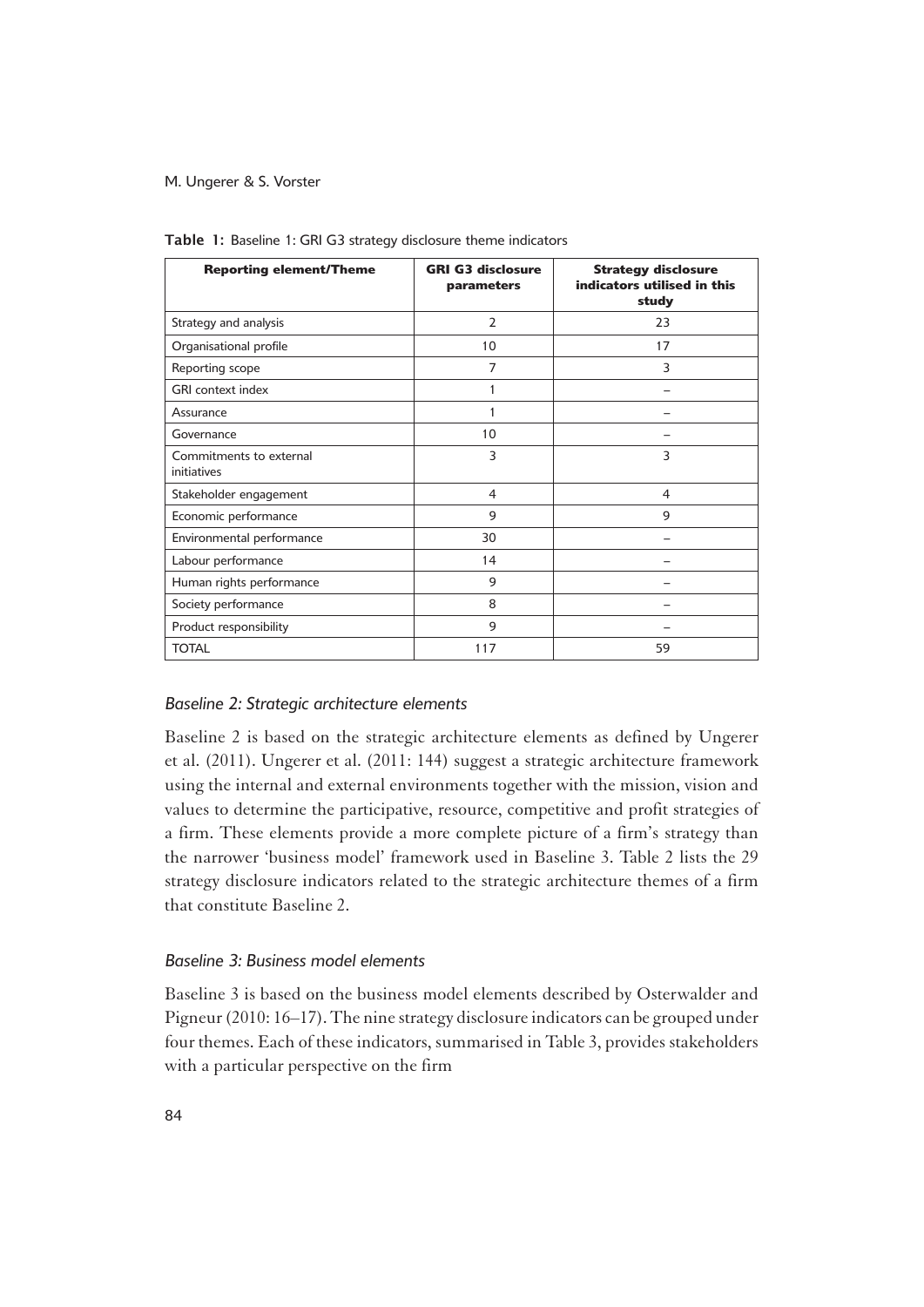| A            | <b>Core aspirational</b><br>descriptions | в  | <b>Business strategy</b><br>descriptions                                         | C  | Other strategic architecture<br>components                              |
|--------------|------------------------------------------|----|----------------------------------------------------------------------------------|----|-------------------------------------------------------------------------|
| No.          | <b>Description</b>                       |    | <b>Participative strategy</b>                                                    |    | <b>Strategic execution</b>                                              |
| $\mathbf{1}$ | Vision                                   | 4  | Customer selection                                                               | 21 | Strategic themes: focus<br>areas                                        |
| 2            | Mission                                  | 5  | Product/Service<br>spread                                                        | 22 | Strategic goals:<br>objectives (Strategy map<br>and balanced scorecard) |
| 3            | Values                                   | 6  | Channel/Delivery                                                                 | 23 | Portfolio of experiments<br>and proto-types                             |
|              |                                          | 7  | Geography                                                                        |    | <b>Strategic scanning and</b><br>exploration                            |
|              |                                          |    | <b>Resource strategy</b>                                                         | 24 | Scenarios and foresight<br>development                                  |
|              |                                          | 8  | Core competencies                                                                | 25 | External environmental<br>analysis                                      |
|              |                                          | 9  | Strategic assets                                                                 | 26 | Internal environmental<br>analysis                                      |
|              |                                          | 10 | Strategic processes                                                              |    | <b>Strategic dialogue stimulation to</b><br>support strategic execution |
|              |                                          | 11 | Strategic enablers<br>(promotion, process,<br>partners, people,<br>organisation) | 27 | Board and management<br>interaction                                     |
|              |                                          |    | <b>Competitive strategy</b>                                                      | 28 | Stakeholder consultation                                                |
|              |                                          | 12 | Core competitive<br>advantage choice                                             | 29 | Employee participation in<br>strategising                               |
|              |                                          | 13 | Value proposition<br>(price, relation,<br>service offering,<br>delivery)         |    |                                                                         |
|              |                                          | 14 | Strategic control<br>points                                                      |    |                                                                         |
|              |                                          | 15 | Activity system                                                                  |    |                                                                         |
|              |                                          |    | <b>Profit strategy</b>                                                           |    |                                                                         |
|              |                                          | 16 | Cost drivers                                                                     |    |                                                                         |
|              |                                          | 17 | Income streams                                                                   |    |                                                                         |
|              |                                          | 18 | Pricing approach<br>(margins)                                                    |    |                                                                         |
|              |                                          | 19 | Cost of capital:<br>funding                                                      |    |                                                                         |
|              |                                          | 20 | Efficiency ratio<br>trends                                                       |    |                                                                         |

Table 2: Baseline 2: Strategy architecture disclosure indicators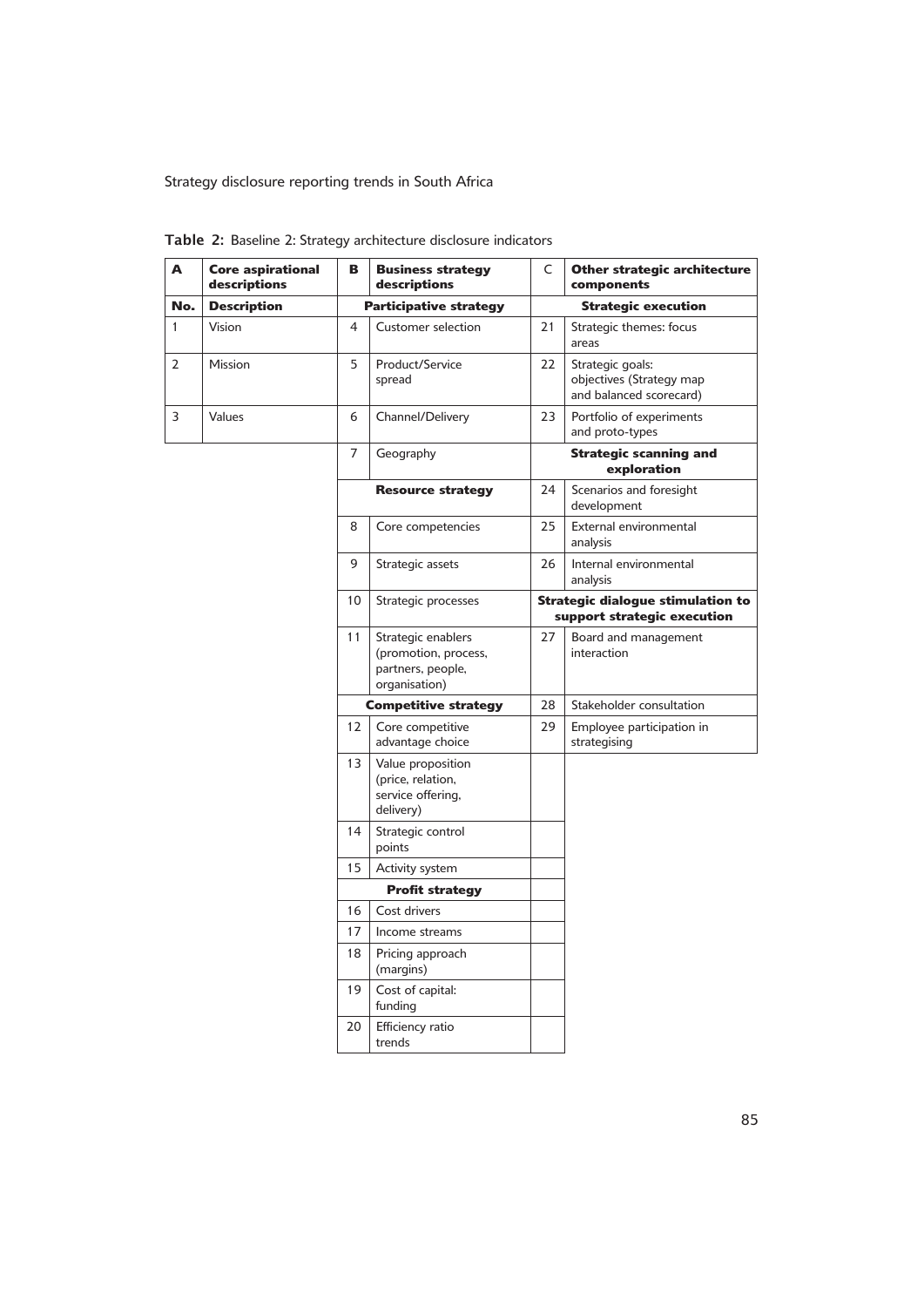| <b>Themes</b>      | <b>Strategy disclosure</b><br>indicator | <b>Description</b>                                                                                                                  |  |
|--------------------|-----------------------------------------|-------------------------------------------------------------------------------------------------------------------------------------|--|
| Product            | 1. Value proposition                    | Gives an overview of the firm's bundle<br>of products and services                                                                  |  |
|                    | 2. Target customer                      | Describes the segments of customers a<br>company wants to offer value to                                                            |  |
| Customer interface | 3. Distribution<br>channel              | Describes the various means of the<br>company to get in touch with its<br>customers                                                 |  |
|                    | 4. Relationships                        | Explains the kind of links a company<br>establishes between itself and its<br>different customer segments                           |  |
|                    | 5. Value configuration                  | Describes the arrangement of activities<br>and resources                                                                            |  |
| Infrastructure     | 6. Core competency                      | Outlines the resources necessary to<br>execute the company's business model                                                         |  |
|                    | 7. Partner network                      | Portrays the network of cooperative<br>agreements with other companies<br>necessary to efficiently offer and<br>commercialise value |  |
| Financial aspects  | 8. Cost structure                       | Sums up the monetary consequences<br>of the means employed in the business<br>model                                                 |  |
|                    | 9. Revenue model                        | Describes the way a company makes<br>money from a variety of revenue flows                                                          |  |

Table 3: Baseline 3: Business model themes and strategy disclosure indicators

# Research design and methodology

The empirical analysis in this study forms part of a broader research project at the University of Stellenbosch Business School (USB) that focuses on corporate governance, transparency and strategy disclosure for different industry clusters. The findings from a benchmark study for integrated reporting in 2010 have previously been published by Ungerer (2013). The findings reported in the current article are based on a follow-up study by a number of MBA researchers who analysed the annual reports, integrated annual reports and/or sustainability reports of JSElisted companies in the identified six industry clusters (see Table 4). Each of the six industries consisted of five JSE-listed companies.

The target group of JSE-listed companies across the six industries was positively skewed in that they had previously been identified as market leaders in terms of GRI G3 reporting (Rea 2010). The aggregate results therefore do not represent the general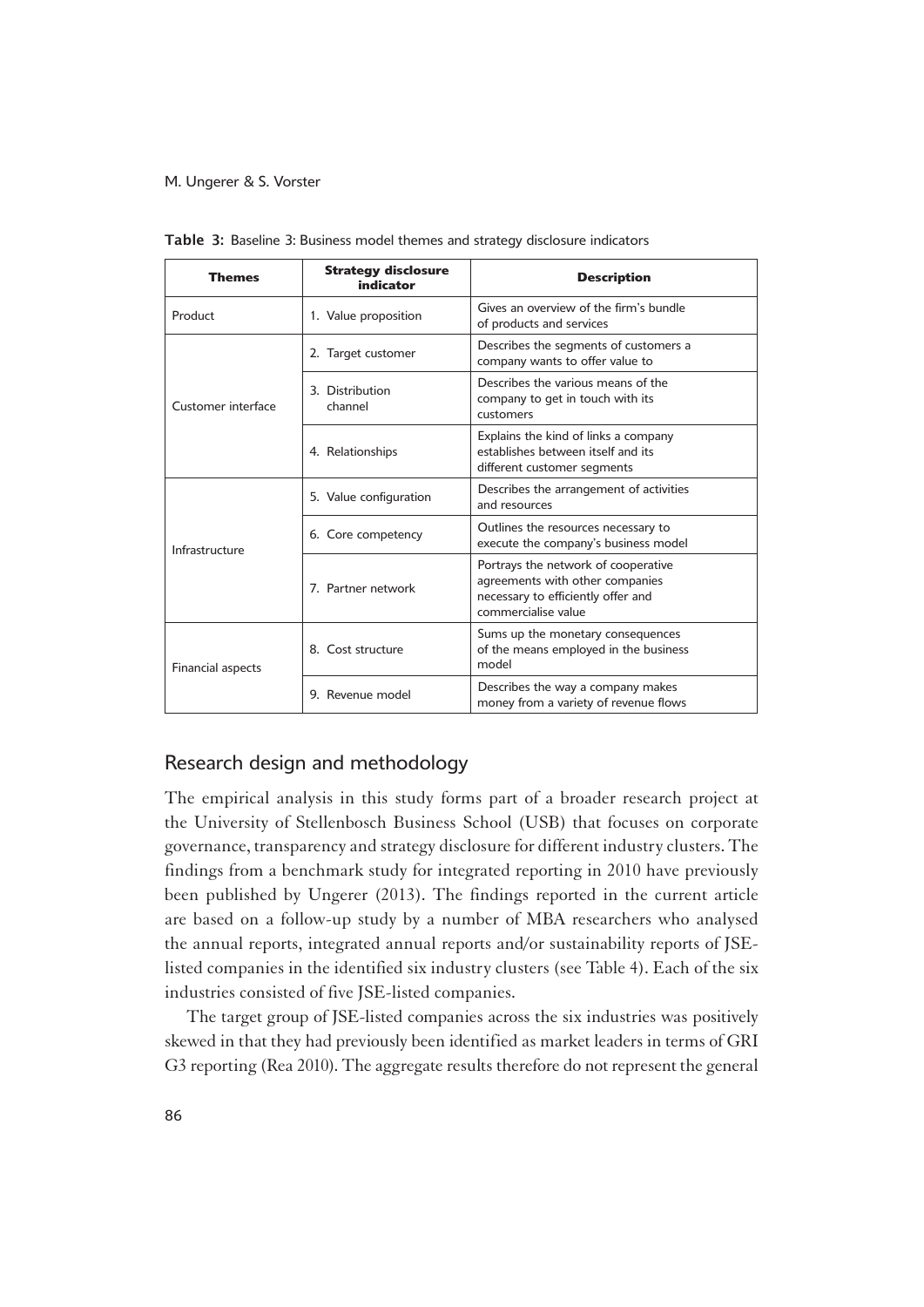disclosure trend for the industry cluster, but rather the most positive case for the same sample group.

| <b>Industry</b>               | <b>Researcher</b>                            | <b>Details</b>                                                |
|-------------------------------|----------------------------------------------|---------------------------------------------------------------|
| Insurance                     | Thule Mdledsi 2013                           | Analysed and compared 2010 and 2011                           |
| Retail                        | Bertie van Sittert 2013<br>Ryan Coldman 2013 | Analysed and compared 2010 and 2011<br>Analysed 2010          |
| Construction and<br>materials | Gerrit Kamper 2013<br>Ryan Coldman 2013      | Analysed 2011<br>Analysed 2010                                |
| Banking                       | Mudiwa Gwisai 2013<br>Ryan Coldman 2013      | Analysed and compared 2010 and 2011<br>Analysed 2010          |
| Metals and<br>mining          | Andrew Crafford 2013<br>Ryan Coldman 2013    | Analysed 2010 and 2011; not compared<br>Analysed 2010         |
| Energy                        | Michelle Arnot 2013<br>Ryan Coldman 2013     | Analysed and compared 2010 and 2011<br>Analysed 2011          |
| Cross-industry                | Carine Reyneke 2014                          | Collated and compared 2010 and 2011<br>for all six industries |

Table 4: Empirical analysis for different industries

1For consistency and comparability, all the industry cluster studies listed in Table 4 used the same grading scales. Peer scoring on different aspects of strategy disclosure was used to check for anomalies. All the studies listed in Table 4 used the three baselines described above. The researchers calculated disclosure scores for the various strategic elements identified in the different baselines. Consistent with Rea (2010; 2011), scores were allocated using a scale ranging from two to zero, where:

- $2 =$  reasonable response, meaning sufficient information has been disclosed to form an understanding of the indicator.
- $1 =$  partial response, meaning some information has been disclosed, but there is information lacking.
- $0 =$  no response, meaning no information has been disclosed.

The original ratings  $(0, 1 \text{ or } 2)$  were converted into a percentage score. Simple average scores were calculated for the various disclosure elements (i.e. the total score obtained across the indicators was divided by the number of indicators). For the qualitative description of disclosure, a grading scale that distinguished between disclosures as average, below average or above average was used (Table 5).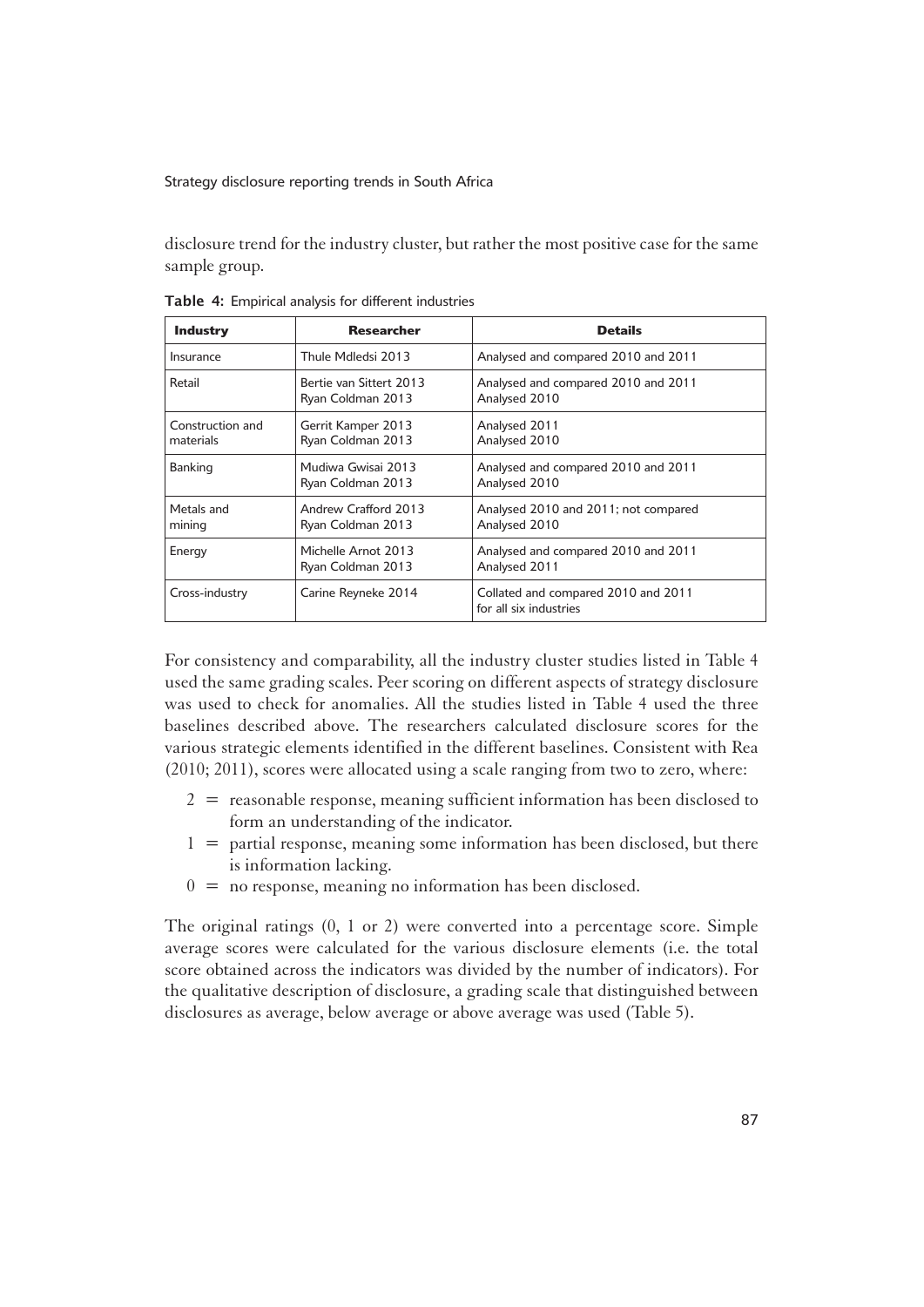| Level         | <b>Description</b> |
|---------------|--------------------|
| $< 65\%$      | Below average      |
| $65\% - 75\%$ | Average            |
| >75%          | Above average      |

Table 5: Baseline grading scale

### Findings

# How did the levels of strategy disclosure against the baselines change between 2010 and 2011?

1In aggregate, for all three baselines and all six industries combined, strategy disclosure improved from a score of 65% in 2010 to 73% in 2011 (dark shaded cells in Table 6), which conveys a positive message on the commitment of industry at large to greater transparency.

For all six industry clusters combined, disclosure improved by eight percentage points against Baselines 2 and 3, and nine percentage points against Baseline 1 (light shaded area in Table 6). In comparing the three baselines, it is also clear that disclosure against the more comprehensive strategic architecture baseline (Baseline 2) is in aggregate at a much lower level than disclosure for Baselines 1 and 3. This warrants deeper analysis, especially in order to better understand how disclosure against subscales of the strategic architecture baseline impact on the overall disclosure scoring. Such an analysis is presented in Tables 6 and 7, where the findings are presented baseline-by-baseline.

| <b>Baseline</b>                                                 | 2010<br>(%) | 2011<br>(%) | <b>Difference</b><br>(%) |
|-----------------------------------------------------------------|-------------|-------------|--------------------------|
| Baseline 1 (based on GRI G3)                                    | 68          | 77          | $+9$                     |
| Baseline 2 (based on the elements of strategic<br>architecture) | 59          | 67          | $+8$                     |
| Baseline 3 (based on the business model)                        | 67          | 75          | $+8$                     |
| Average                                                         | 65          | 73          |                          |

Table 6: Average score per baseline for 2010 and 2011

Overall, these high level (aggregate) disclosure trends confirm improved disclosure after King III compliance came into effect. However, this general trend does not apply universally to all industry clusters, which are analysed next.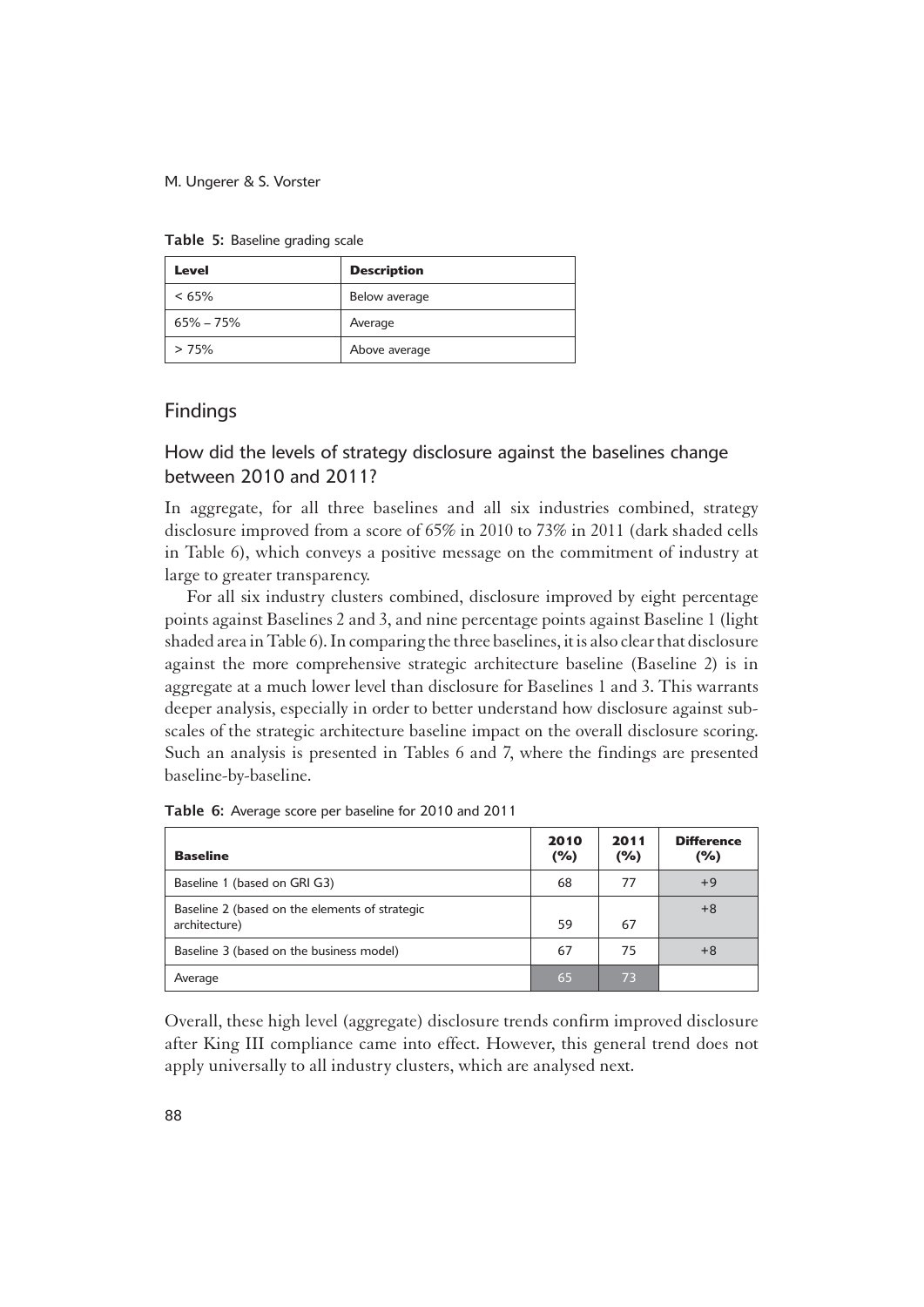### Are there variances in strategy disclosure for different industry clusters?

1Not all industry clusters are committed to the same levels of disclosure. Table 7 records the average industry cluster scores against each of the baselines for 2010 and 2011.

| <b>Industry/Baseline (BL)</b> | Year | <b>BL1</b><br>$(\%)$ | <b>BL 2</b><br>$(\%)$ | <b>BL3</b><br>$(\%)$ | Average (%) |
|-------------------------------|------|----------------------|-----------------------|----------------------|-------------|
|                               | 2010 | 54                   | 52                    | 53                   | 53          |
| Banking                       | 2011 | 71                   | 68                    | 69                   | 69          |
| Construction                  | 2010 | 68                   | 48                    | 60                   | 59          |
|                               | 2011 | 75                   | 69                    | 88                   | 77          |
|                               | 2010 | 77                   | 75                    | 89                   | 80          |
| Energy                        | 2011 | 86                   | 79                    | 83                   | 83          |
|                               | 2010 | 72                   | 67                    | 72                   | 70          |
| Insurance                     | 2011 | 70                   | 68                    | 80                   | 73          |
| Mining                        | 2010 | 83                   | 61                    | 64                   | 69          |
|                               | 2011 | 87                   | 59                    | 57                   | 68          |
| Retail                        | 2010 | 54                   | 50                    | 66                   | 57          |
|                               | 2011 | 69                   | 60                    | 73                   | 67          |
|                               | 2010 | 68                   | 59                    | 67                   | 65          |
| Average                       | 2011 | 77                   | 67                    | 75                   | 73          |

Table 7: Average industry score for Baselines 1, 2 and 3 for 2010 and 2011

The energy industry cluster outscored all other industry clusters by a meaningful margin (average disclosure score of 83% in 2011). The mining industry had also come to grips with the requirements of GRI G3 reporting, and they consistently scored better against Baseline 1 than all other sectors, although the energy industry had closed the gap in 2011 (dark grey shaded areas in Table 7). Given that King III recommends reporting against the GRI guidelines, and that Baseline 1 is based on these guidelines, the mining industry's reporting clearly satisfies the legal requirements. That said, the mining industry does not seem to voluntarily disclose beyond its compliance obligations in a meaningful way when Baselines 2 and 3 are considered. The opposite is true for the energy industry which seems to have caught up with mining in GRI G3 disclosure between 2010 and 2011, and leads in beyond-compliance disclosure against Baselines 2 and 3. This is consistent with Ungerer (2013: 50) who previously noted that sectors that are under scrutiny for their environmental and sustainability practices (such as mining and energy) were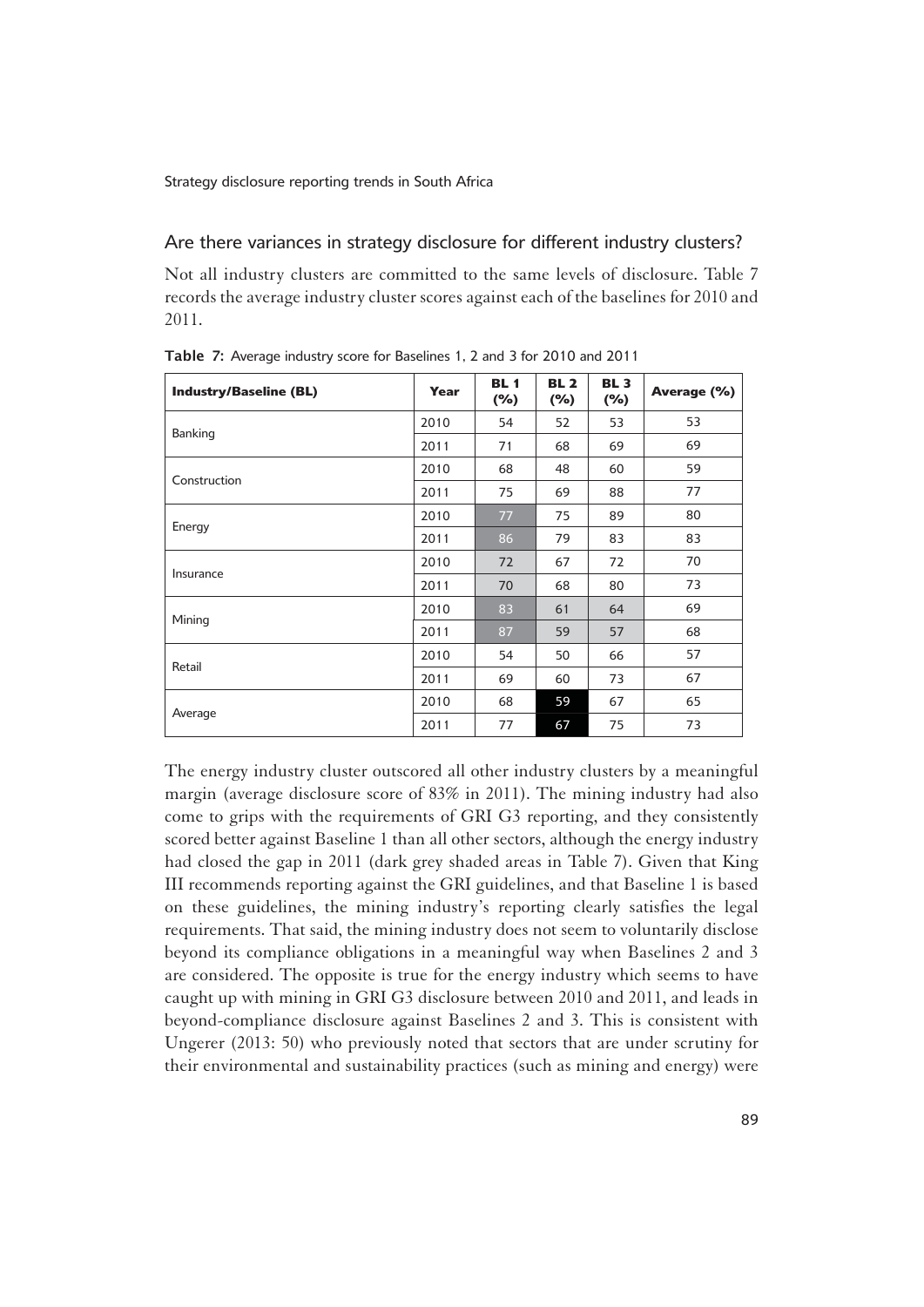disclosing higher-quality information in 2010 than industry clusters such as retail and banking.

When the results for different industry clusters for 2010 and 2011 are compared (Table 7), the most notable improvements in aggregate disclosure were in the construction (from 59% to 77%), retail (from 57% to 67%) and banking (from 53% to 69%) industries. Disclosure scores improved from 2010 to 2011 for all but three baseline-industry pairs: insurance deteriorated between 2010 and 2011 against Baseline 1, and mining against both Baselines 2 and 3 (light grey shaded areas in Table 7). Consistent with the aggregate trend observed earlier, reporting against the strategic themes of Baseline 2 lagged that for other baselines for almost all industries over both years (Baseline 2's average is six percentage points lower than the average across all baselines) (black shaded area in Table 7).

# Which strategic themes have shown greatest improvements in disclosure scores between 2010 and 2011?

When the questions in each baseline are grouped together under different strategic themes for strategy disclosure, it is possible to calculate the average strategic theme scores and compare these for 2010 and 2011, as summarised in Table 8 and visualised in Figure 1.



Figure 1: Average strategic indicator scores for 2010 and 2011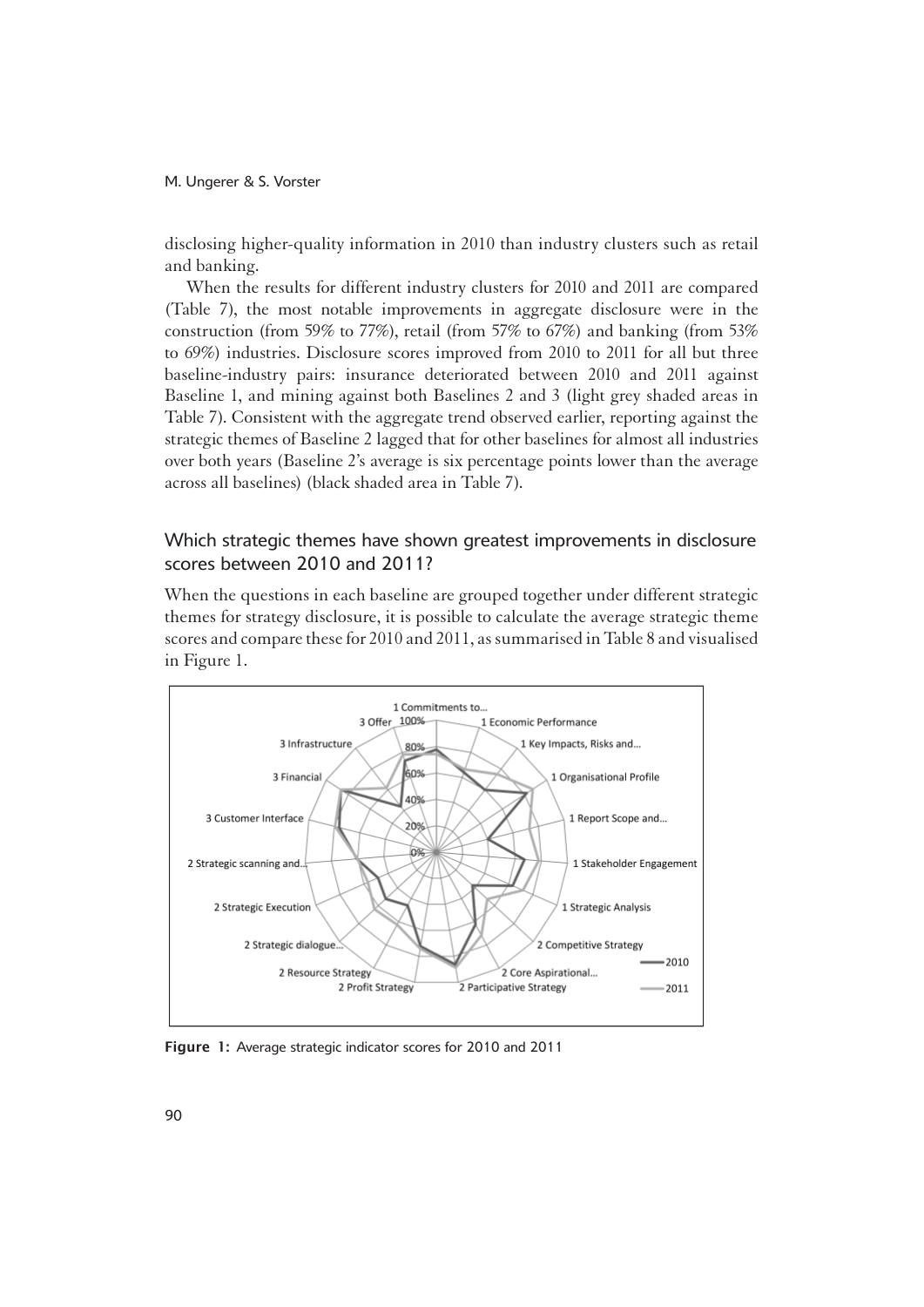| <b>Strategic theme</b>                                        | 2010<br>(%) | 2011<br>(%) |
|---------------------------------------------------------------|-------------|-------------|
| Baseline 1                                                    |             |             |
| Commitments to external activities                            | 78          | 74          |
| Economic performance                                          | 64          | 66          |
| Key impacts, risks and opportunities                          | 60          | 75          |
| Organisational profile                                        | 82          | 87          |
| Report scope and boundary                                     | 40          | 73          |
| Stakeholder engagement                                        | 67          | 78          |
| Strategic analysis                                            | 63          | 72          |
| Baseline <sub>2</sub>                                         |             |             |
| Competitive strategy                                          | 37          | 53          |
| Core aspirational descriptions                                | 62          | 72          |
| Participative strategy                                        | 86          | 89          |
| Profit strategy                                               | 72          | 74          |
| Resource strategy                                             | 46          | 63          |
| Strategic dialogue stimulation to support strategic execution | 52          | 64          |
| Strategic execution                                           | 48          | 57          |
| Strategic scanning and exploration                            | 61          | 60          |
| Baseline 3                                                    |             |             |
| Customer interface                                            | 76          | 79          |
| Financial                                                     | 87          | 87          |
| Infrastructure                                                | 44          | 62          |
| Offer                                                         | 73          | 78          |

Table 8: Average strategic theme scores for 2010 and 2011

1Figure 1 shows that reporting improved between 2010 and 2011 against 16 of the 19 strategic themes identified across the different baselines, with nine themes showing a difference of ten percentage points or more (dark grey shaded areas in Table 8). There were significant improvements (15% or more) in disclosure on a number of strategic themes, most notably Baseline 1's 'key impacts, risks and opportunities' and 'report scope and boundary' sub-themes; Baseline 2's 'competitive strategy' and 'resource strategy' themes, and Baseline 3's 'infrastructure' theme.

The average score for two strategic theme groups (Baseline 1's 'commitment to external activities' and Baseline 2's 'strategic scanning and exploration') decreased slightly between 2010 and 2011, but the drop was not significant.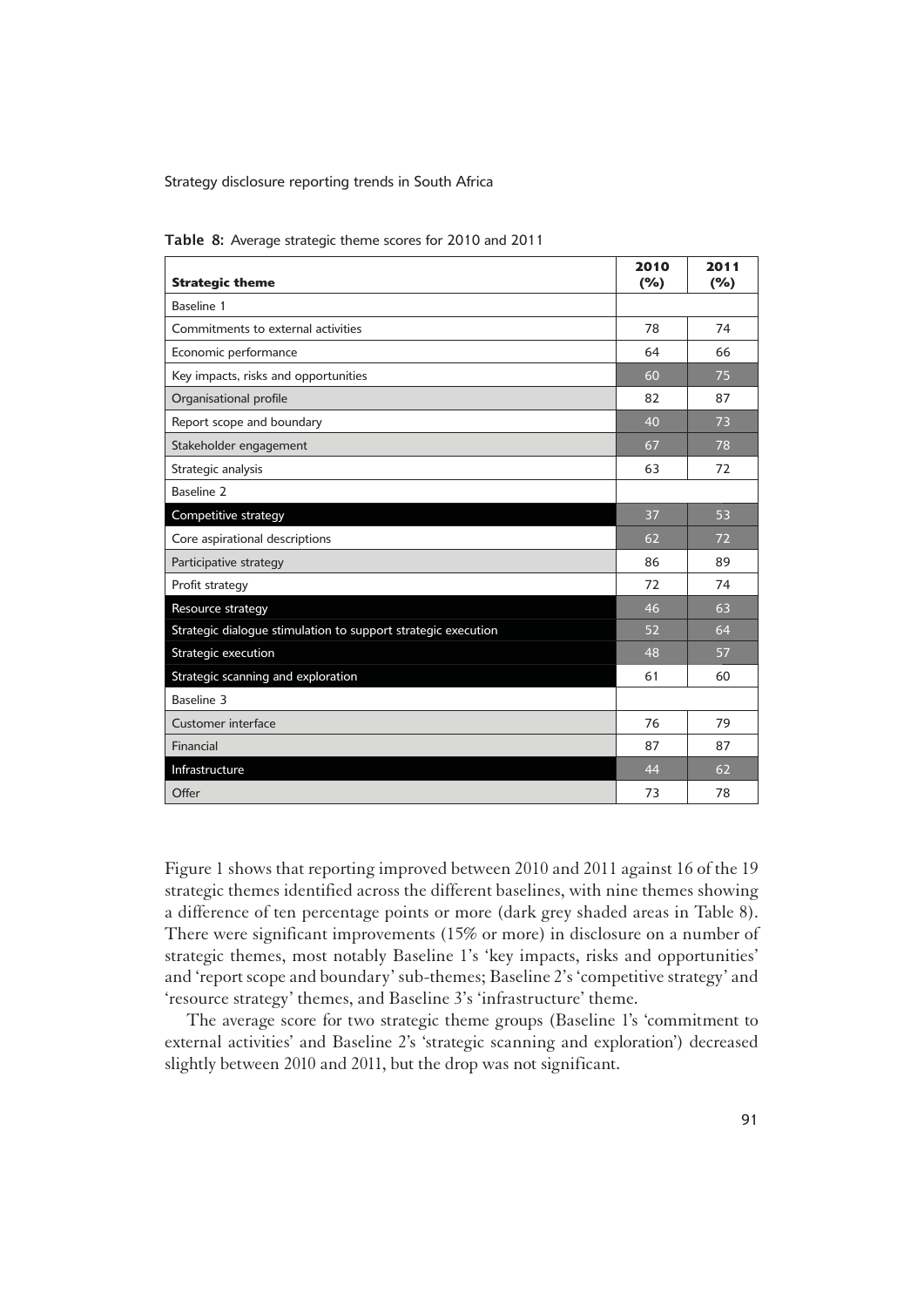# Which strategic themes are reported on at an average to above average level, and for which strategic sub-themes or industries should strategy disclosure be improved?

1Two broad observations would suffice for the analysis of relative disclosure levels for all six industries (combined) against the strategic themes summarised in Table 8.

Firstly, by far the majority of strategy disclosure sub-themes were reported on at an average and above average level. The six strategic themes with the highest levels of disclosure are Baseline 1's 'organisational profile' and 'stakeholder engagement', Baseline 2's 'participative strategy', and Baseline 3's 'financial', 'customer interface' and 'offer' sub-themes (light grey shaded themes in Table 8).

Secondly, the areas of strategy disclosure where significant development work is required (based on 2011 scores) are Baseline 3's 'infrastructure' theme, and Baseline 2's 'competitive strategy', 'resource strategy' and its three forward-looking strategic sub-themes (i.e. strategic dialogue, strategic execution and strategic scanning/ exploration) (black shaded themes in Table 8).

To meaningfully interrogate disclosure levels against strategic sub-themes so as to identify priorities for development of disclosure practice and capacity in different industry clusters (e.g. through awareness-raising or organisational capacity building), it is useful to graphically plot disclosure scores against baseline strategic sub-themes for the different industry clusters (meaning industry-by-industry against the strategic theme sub-scales of the three baselines). This is captured in Tables 9 to 11.

| Strategic group /<br><b>Industry</b> | Year | <b>Banking</b><br>$(\%)$ | <b>Construction</b><br>$(\%)$ | <b>Energy</b><br>(%) | <b>Insurance</b><br>$(\%)$ | <b>Mining</b><br>$(\%)$ | <b>Retail</b><br>$(\%)$ |
|--------------------------------------|------|--------------------------|-------------------------------|----------------------|----------------------------|-------------------------|-------------------------|
| Commitments to                       | 2010 | 67                       | 63                            | 97                   | 87                         | 87                      | 67                      |
| external activities                  | 2011 | 73                       | 63                            | 93                   | 63                         | 83                      | 70                      |
| Economic                             | 2010 | 43                       | 73                            | 60                   | 74                         | 84                      | 49                      |
| performance                          | 2011 | 66                       | 69                            | 73                   | 58                         | 77                      | 56                      |
| Key impacts, risks                   | 2010 | 46                       | 58                            | 81                   | 56                         | 83                      | 35                      |
| and opportunities                    | 2011 | 65                       | 73                            | 89                   | 71                         | 92                      | 60                      |
| Organisational<br>profile            | 2010 | 71                       | 80                            | 90                   | 84                         | 91                      | 76                      |
|                                      | 2011 | 88                       | 85                            | 95                   | 80                         | 95                      | 82                      |
| Report scope and                     | 2010 | 33                       | 27                            | 50                   | 62                         | 53                      | 20                      |
| boundary                             | 2011 | 60                       | 63                            | 90                   | 80                         | 80                      | 63                      |
| Stakeholder                          | 2010 | 78                       | 68                            | 68                   | 75                         | 75                      | 40                      |
| engagement                           | 2011 | 73                       | 83                            | 90                   | 61                         | 85                      | 75                      |
| Strategic analysis                   | 2010 | 42                       | 68                            | 72                   | 66                         | 81                      | 51                      |
|                                      | 2011 | 59                       | 73                            | 79                   | 67                         | 83                      | 69                      |

Table 9: Average of different industries measured against strategic sub-themes of Baseline 1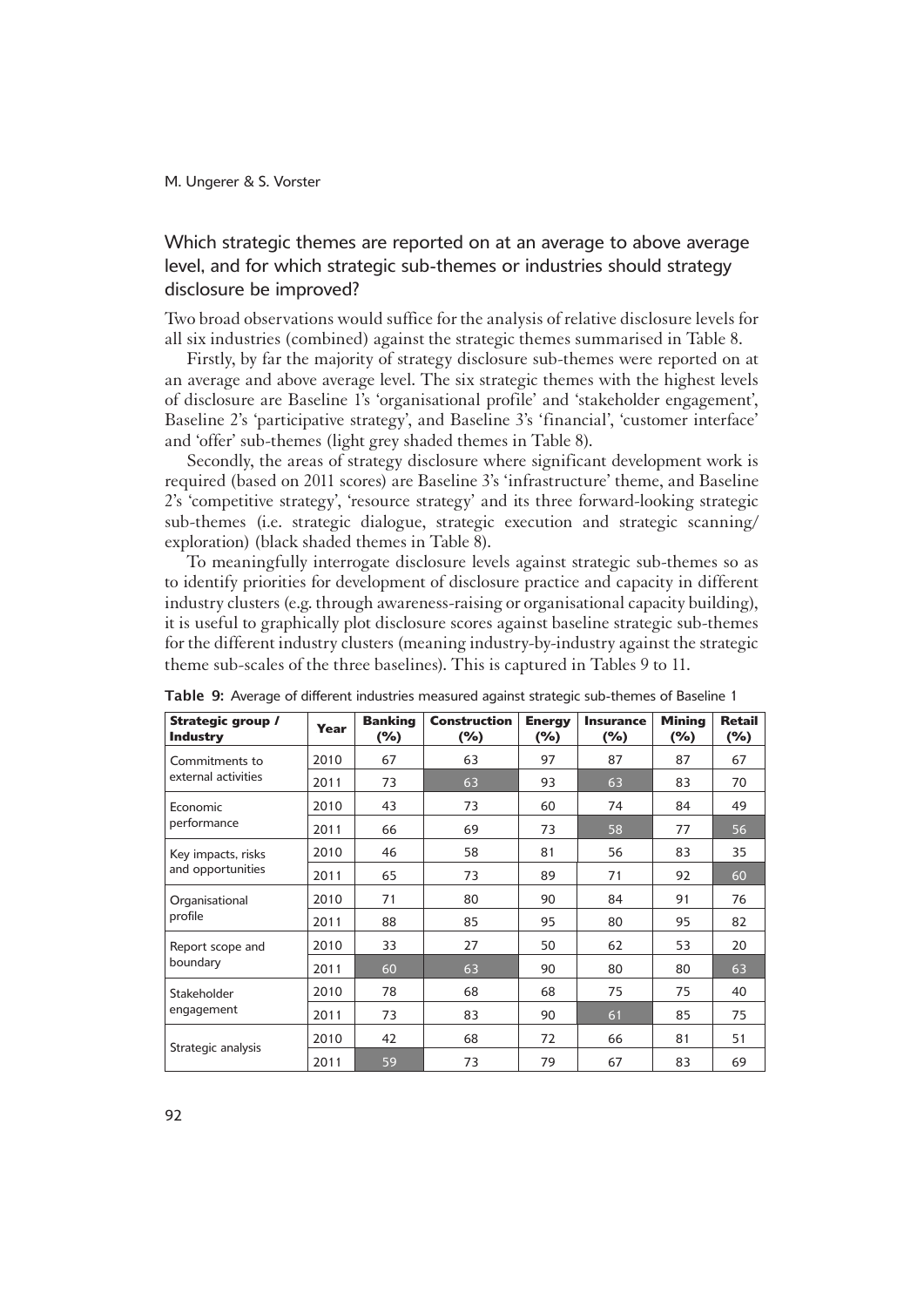1A number of trends and areas for development in respect of the strategic themes in Baseline 1 can be observed. When measured against Baseline 1, the mining and energy industries were the leaders in the disclosure of strategy information in both 2010 and 2011. Where there were weaknesses in 2010 (e.g. the energy industry in respect of 'economic performance', and both the energy and mining industries in respect of 'report scope and boundary), 2011 witnessed what can be described as rather dramatic improvements.

Furthermore, there was a significant improvement across all industries in respect of the strategic theme 'report scope and boundary' (the sub-theme with the worst strategy disclosure scores in 2010). Much organisational learning in terms of defining the scope of integrated reports clearly happened over the first year after the introduction of King III's integrated reporting guidelines in 2010.

In 2010, there was considerable variance between high and low scores for the different industry clusters. In 2011, industry profiles converged with less variation (with the exception of the insurance industry), also in respect of disclosure against the different strategic themes. This observation also supports the notion of significant organisational learning in respect of King III, and by implication GRI G3 reporting between 2010 and 2011. This is particularly true for the retail and banking industries, but applies generally.

Across all industries, the scores for reporting on (rather generic) 'organisational profile' were among the top scores; and reporting on 'economic performance' among the lower scores. The most significant areas for development are highlighted in the dark shaded areas in Table 9. For the banking industry, the priorities were to report on 'strategy analysis' (59%) and 'report scope and boundary' (60%). For construction, the priorities were also 'report scope and boundary'  $(63%)$  as well as 'commitments' to external activities' (63%). The insurance and retail industries both have much to improve in terms of disclosure: insurance for the strategic themes of 'economic performance' (58%), 'commitments to external activities' (63%) and 'stakeholder engagement' (61%); and retail for 'economic performance' (56%), 'key impacts, risks and opportunities' (60%) and 'report scope and boundary' (63%).

The pattern for the insurance industry was slightly different from the other industries in that their disclosure performance deteriorated between 2010 and 2011 against four of the seven strategic themes. This was investigated by Reyneke (2014), who found that two particular insurance companies had distorted the aggregate score for the cluster of five companies. These two companies' disclosure deteriorated significantly, whereas the other three companies actually improved on their disclosure levels.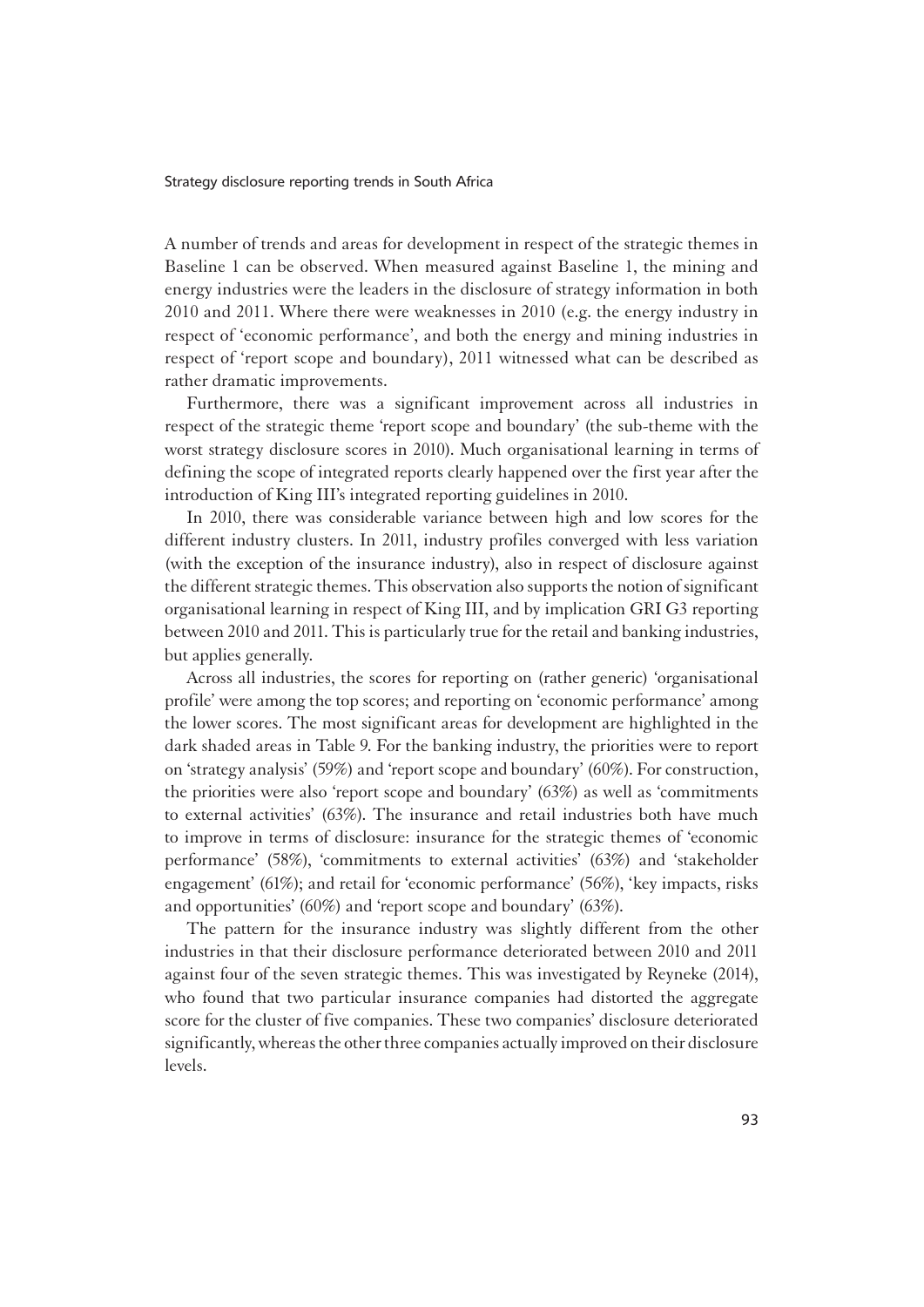A tabulation of the disclosure scores by industry against the sub-scale themes for Baseline 2 reveals a number of trends and observations. Generally, against Baseline 2, the mining, insurance and energy industries showed little improvement between 2010 and 2011, while the construction industry showed vast improvements on a number of sub-themes such as resource strategy and competitive strategy.

As was the case for Baseline 1, 2010 scores for different industries showed much greater variance (Table 10). However, other than the case for Baseline 2, there was not a significant degree of convergence in 2011, nor a meaningful improvement in aggregate disclosure reporting. What is probably different in respect of Baseline 2 is that the strategic architecture themes are not explicated in a compliance regime as is the case for Baseline 1's King III and GRI G3 Guidelines, and thus did not necessarily form part of the organisational learning and capacity building after the 2010 introduction of King III.

Across all industries, reporting on 'core aspirational descriptions' and 'participative strategy' was satisfactory. For 'resource strategy', the retail industry in particular (with a 35% score) had significant room to improve, followed by banking (55%) and mining  $(60\%).$ 

| <b>Strategic Group/</b><br><b>Industry</b>       | Year | <b>Banking</b><br>(%) | <b>Construction</b><br>$(\%)$ | <b>Energy</b><br>(%) | <b>Insurance</b><br>(%) | <b>Minina</b><br>(%) | <b>Retail</b><br>$(\%)$ |
|--------------------------------------------------|------|-----------------------|-------------------------------|----------------------|-------------------------|----------------------|-------------------------|
| Core aspirational                                | 2010 | 60                    | 73                            | 40                   | 77                      | 63                   | 60                      |
| descriptions                                     | 2011 | 77                    | 80                            | 73                   | 77                      | 57                   | 67                      |
| Participative                                    | 2010 | 78                    | 98                            | 100                  | 90                      | 60                   | 93                      |
| strategy                                         | 2011 | 93                    | 100                           | 95                   | 88                      | 65                   | 93                      |
|                                                  | 2010 | 35                    | 23                            | 50                   | 58                      | 83                   | 28                      |
| Resource strategy                                | 2011 | 55                    | 78                            | 78                   | 68                      | 60                   | 38                      |
| Competitive                                      | 2010 | 30                    | 18                            | 80                   | 45                      | 30                   | 20                      |
| strategy                                         | 2011 | 40                    | 68                            | 75                   | 63                      | 38                   | 33                      |
| Profit strategy                                  | 2010 | 68                    | 62                            | 74                   | 72                      | 84                   | 74                      |
|                                                  | 2011 | 86                    | 68                            | 78                   | 61                      | 62                   | 88                      |
|                                                  | 2010 | 43                    | 10                            | 97                   | 47                      | 40                   | 53                      |
| Strategic execution                              | 2011 | 47                    | 43                            | 80                   | 50                      | 67                   | 53                      |
| Strategic scanning                               | 2010 | 37                    | 53                            | 97                   | 73                      | 67                   | 37                      |
| and exploration                                  | 2011 | 70                    | 43                            | 83                   | 71                      | 60                   | 33                      |
| Strategic dialogue                               | 2010 | 63                    | 40                            | 63                   | 77                      | 50                   | 20                      |
| stimulation to<br>support strategic<br>execution | 2011 | 67                    | 63                            | 63                   | 60                      | 70                   | 60                      |

Table 10: Industries measured on the strategic sub-themes of Baseline 2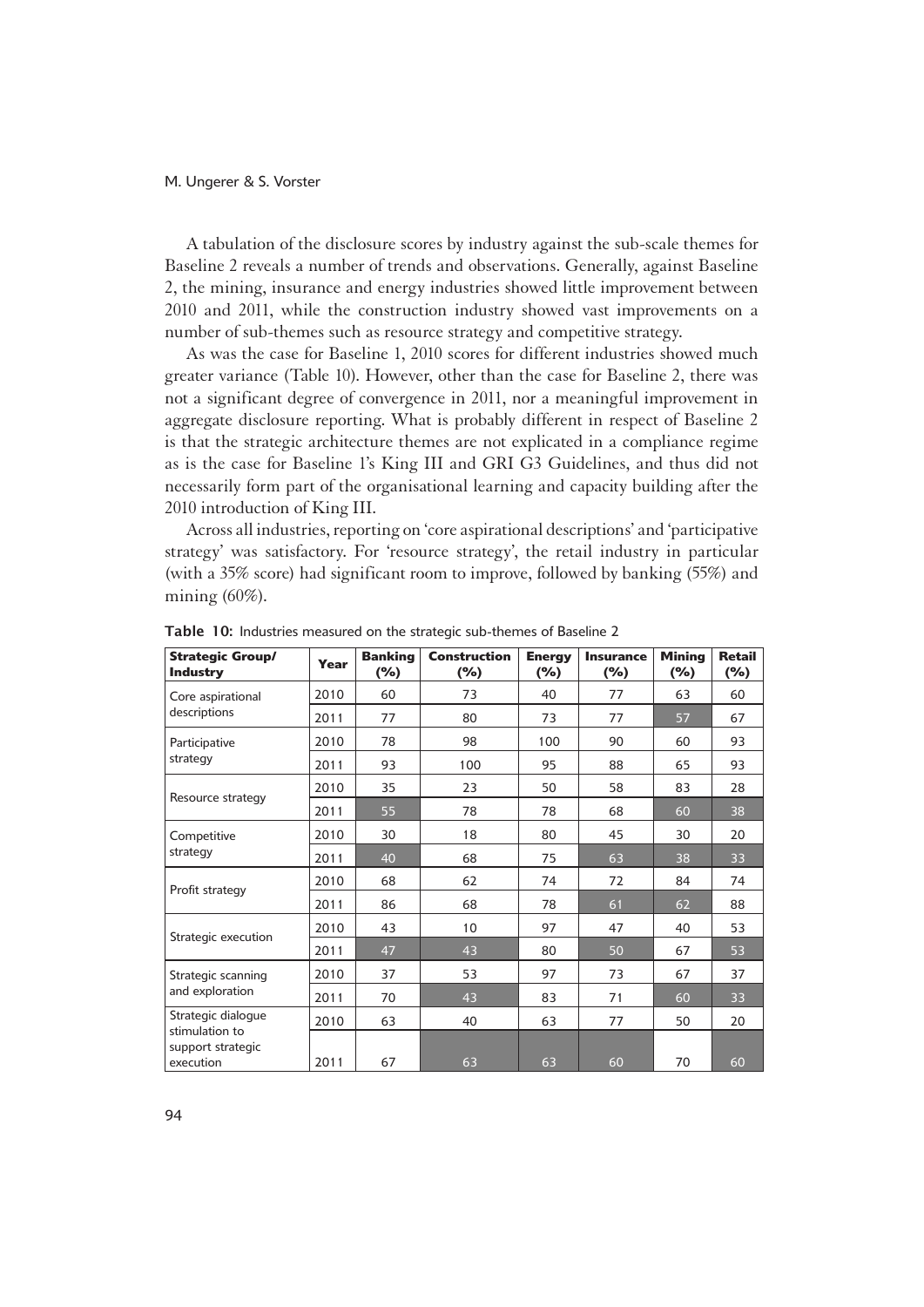1Almost all industries (other than energy and possibly construction) had major shortcomings in disclosure on 'competitive strategy', with retail (33%), mining (38%) and banking (40%) facing the biggest challenge to improve on disclosure scores. For 'profit strategy', mining and insurance had room for improvement on their average 2011 scores.

Consistent with earlier observations, disclosure against four strategic sub-themes was less transparent than the aggregate trend. These were the 'competitive strategy' sub-theme of the strategic architecture baseline as well as the three strongly forwardlooking strategic sub-themes in Baseline 2, namely 'strategy execution', 'strategy scanning and exploration' and 'strategic dialogue'. The most significant areas for development are highlighted in the dark grey shaded areas in Table 10.

Turning to Baseline 3, the business model framework with its four sub-themes, a few salient observations would suffice.

By and large (save for the insurance industry), the disclosure against the 'financial' strategic sub-theme was above average. Disclosure for this sub-scale can probably be explained by the fact that financial disclosure requirements are already applicable to JSE-listed companies and thus not unfamiliar territory to integrated-reporting practitioners.

Despite registering the largest aggregate improvement between 2010 and 2011, the highest priority strategic sub-theme for capacity and disclosure development was 'infrastructure' (Baseline 3). This applies in particular to the banking, mining and retail industry clusters.

For the banking industry, the biggest priority was disclosure against the 'infrastructure' sub-scale (27%). In all other respects, this industry scored far above average. The construction industry scored reasonably well against all themes apart from the infrastructure sub-themes. The energy industry was clearly leading on the disclosure reporting score table, but on average deteriorated slightly between 2011 and 2010. Other than was the case for Baseline 1, mining was not in a leadership position in respect of Baseline 3, and there were significant development challenges in respect of the below-average 'customer interface' disclosure (33%) and the 'infrastructure' disclosure (57%). Finally, the retail industry scored above average on all sub-themes other than 'infrastructure' (47%). The most significant areas for development are highlighted in the dark grey shaded areas in Table 11.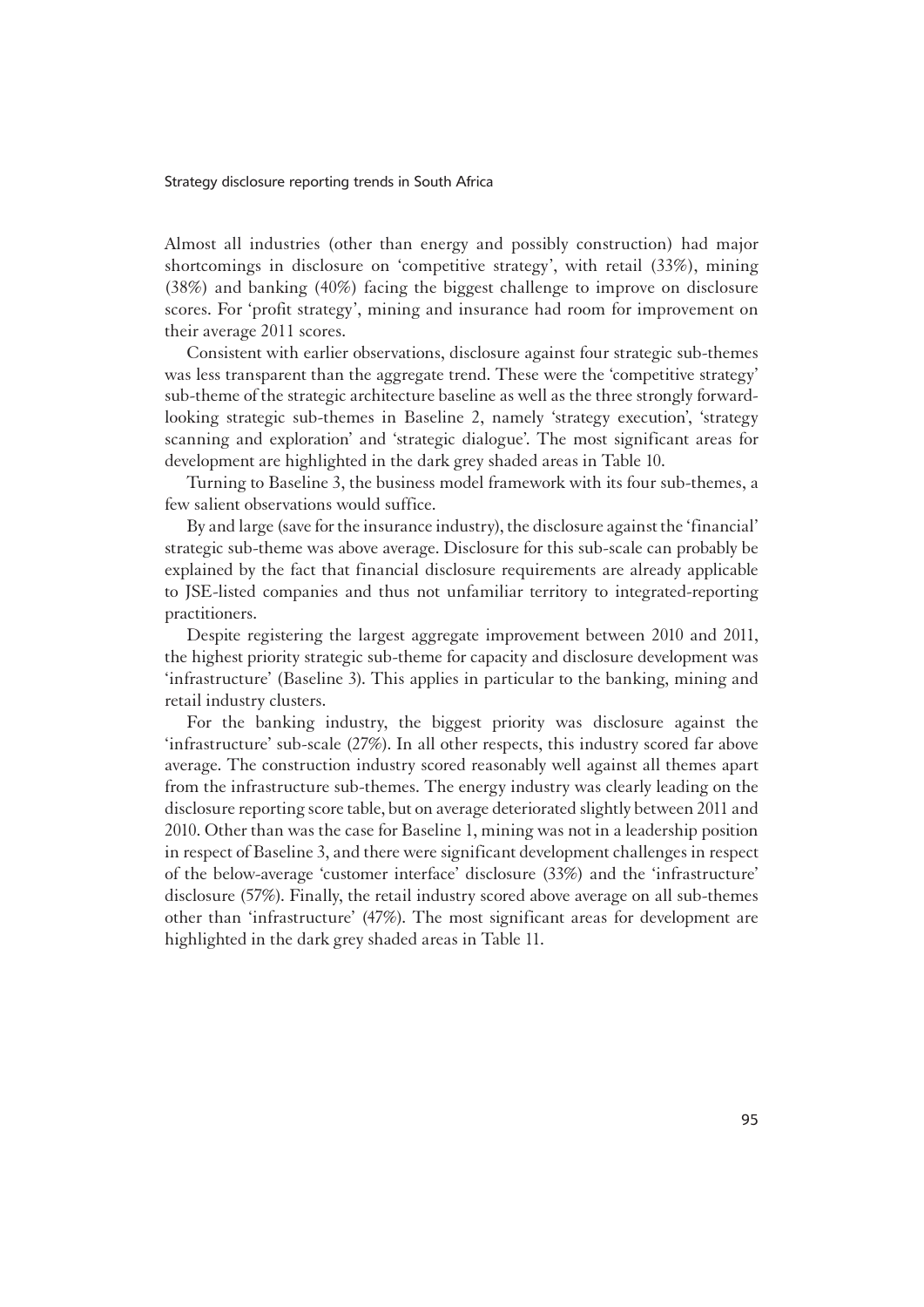| Strategic group/<br><b>Industry</b> | Year | <b>Banking</b><br>(%) | <b>Construction</b><br>(%) | <b>Energy</b><br>$(\%)$ | <b>Insurance</b><br>(%) | <b>Mining</b><br>(%) | <b>Retail</b><br>$(\%)$ |
|-------------------------------------|------|-----------------------|----------------------------|-------------------------|-------------------------|----------------------|-------------------------|
| Customer                            | 2010 | 73                    | 87                         | 93                      | 90                      | 37                   | 77                      |
| interface                           | 2011 | 90                    | 100                        | 80                      | 90                      | 33                   | 83                      |
|                                     | 2010 | 65                    | 90                         | 100                     | 70                      | 95                   | 100                     |
| Financial                           | 2011 | 85                    | 85                         | 95                      | 70                      | 85                   | 100                     |
| Infrastructure                      | 2010 | 10                    | 20                         | 77                      | 53                      | 70                   | 33                      |
|                                     | 2011 | 27                    | 77                         | 83                      | 80                      | 57                   | 47                      |
|                                     | 2010 | 100                   | 40                         | 90                      | 80                      | 70                   | 60                      |
| Offer                               | 2011 | 100                   | 90                         | 70                      | 70                      | 70                   | 70                      |

Table 11: Average of different industries measured against strategic sub-themes of Baseline 3

### Conclusions and recommendations

1The study analysed data for six industries, each consisting of five JSE-listed companies. The unit of analysis, namely integrated and/or sustainability reports, are for South African JSE-listed companies, and, therefore, were drafted to comply with King III and, in most instances, the GRI G3 Guidelines.

Disclosure by each of the companies was assessed against three baselines. Baseline 1 is based on the GRI G3 Guidelines. Baseline 2 is based on the elements of a strategic architecture framework. Baseline 3 is based on a business model framework.

There was a clear improvement in reporting quality and transparency between 2010 and 2011 against all three baselines combined. In aggregate, disclosure for all industry clusters combined improved from 65% to 73% between 2010 and 2011 (Table 6).

Nevertheless, there were variances in how different industries fared against different baseline strategic sub-themes. Based on these variances, and by identifying below-average disclosure scores against baseline sub-themes, it was possible to identify priorities for disclosure/reporting development, capacity-building and awareness-raising in different industry clusters. In terms of strategic sub-themes that could be prioritised for awareness-raising and capacity-building, it is evident that disclosure for the 'infrastructure' sub-theme (Baseline 3), and the 'competitive strategy', 'resource strategy' and other forward-looking strategy sub-scales (Baseline 2) could be vastly improved. Tables 9 and 10 disaggregate these priorities for different industry clusters. Arguably the greatest priority in terms of building capacity and raising awareness is the sub-theme of competitive strategy, particularly for the retail, mining and banking industries.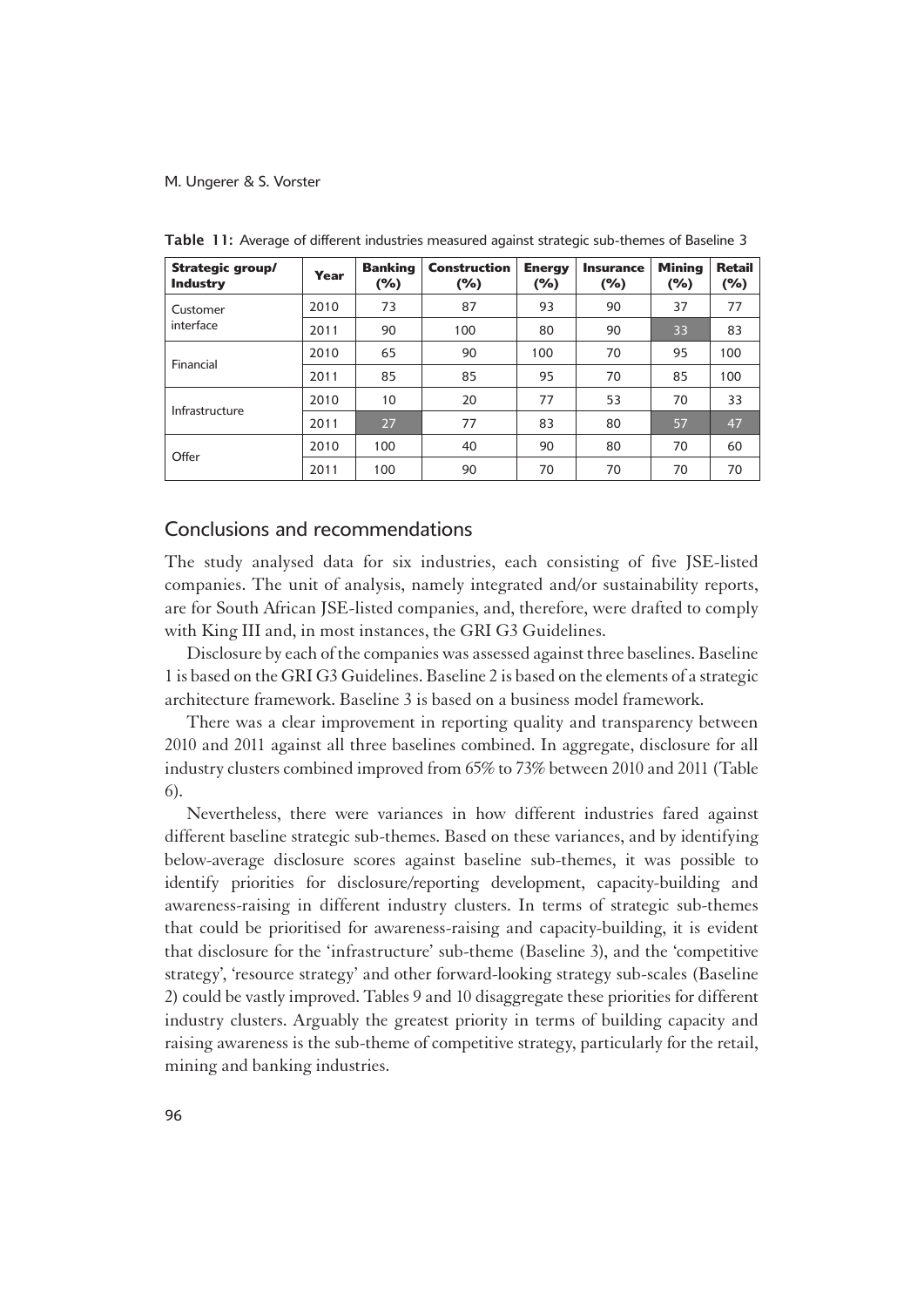As was the case in the 2010 benchmark study (Ungerer 2013), the energy and mining sectors with aggregate disclosure levels against Baseline 1 of 86% and 87% respectively fared best, while retail, insurance and banking lagged the other sectors by a significant margin (Table 7). In South Africa with its modern environmental legislation and active civil society watchdogs in the sustainability area, the mining and energy sectors, due to the nature of their physical activities, are clearly under much closer scrutiny than the services sectors, and consequently have built the capacity to report more transparently on their strategies.

Also consistent with Ungerer (2013), the aggregate score for disclosure against Baseline 2 significantly lagged disclosure against Baselines 1 and 3. Most prominently, the disclosure against Baseline 2 (67%) lagged disclosure against Baseline 1 (77%) by 10%. Baseline 1 is based on a compliance-based regime, namely the GRI G3 Guidelines, and in the integrated reporting profession it is relatively well known. Baseline 2 is based on a strategic architecture framework that incorporates the various elements of a firm's business strategy, and it is not based on a compliance regime for reporting. Moreover, the disclosure elements that make up Baseline 2 are in all probability not as well explicated and known in the sustainability divisions in the corporate sector as are those for the GRI G3 Guidelines.

Furthermore, on the 'competitive strategy' sub-scale of Baseline 2, industry clustered in aggregate score lower than they did against the strategic sub-themes for other baseline elements. Clearly, whether well founded or not, firms either still perceived elements of disclosure on competitive strategy as not being in their best interest in a competitive market environment, or they are ignorant of the imperatives for disclosure. This is consistent with the findings reported in Ungerer (2013) and points to a general misconception about the width and depth of disclosure that is required in the contemporary business environment where the market, investors, stakeholders and other strategic partners expect greater transparency and visibility of future strategic positioning rather than ad hoc strategic moves. King III clearly articulates the need for forward-looking disclosure. It could be argued that it is possible to disclose more comprehensively on the strategy elements without giving away any sources of competitive advantage, but this message has not yet hit home in all sections of corporate South Africa. These are clearly development areas where the capacity of the authors of corporate reports needs to be built, and fears about sacrificing competitiveness or disclosing too much need to be allayed.

An important contribution of this research project is the development of a replicable methodology for the measurement of strategy disclosure. In both Ungerer (2013) where the 2010 benchmark for strategy disclosure in the five sectors was established, and the subsequent research and analysis to track trends between 2010 and 2011, three baselines were used. Based on the current analysis, it is concluded that it would be sufficient to compare disclosure only for Baselines 1 and 2, which are respectively based on a compliance regime and a voluntary or beyond-compliance regime. By and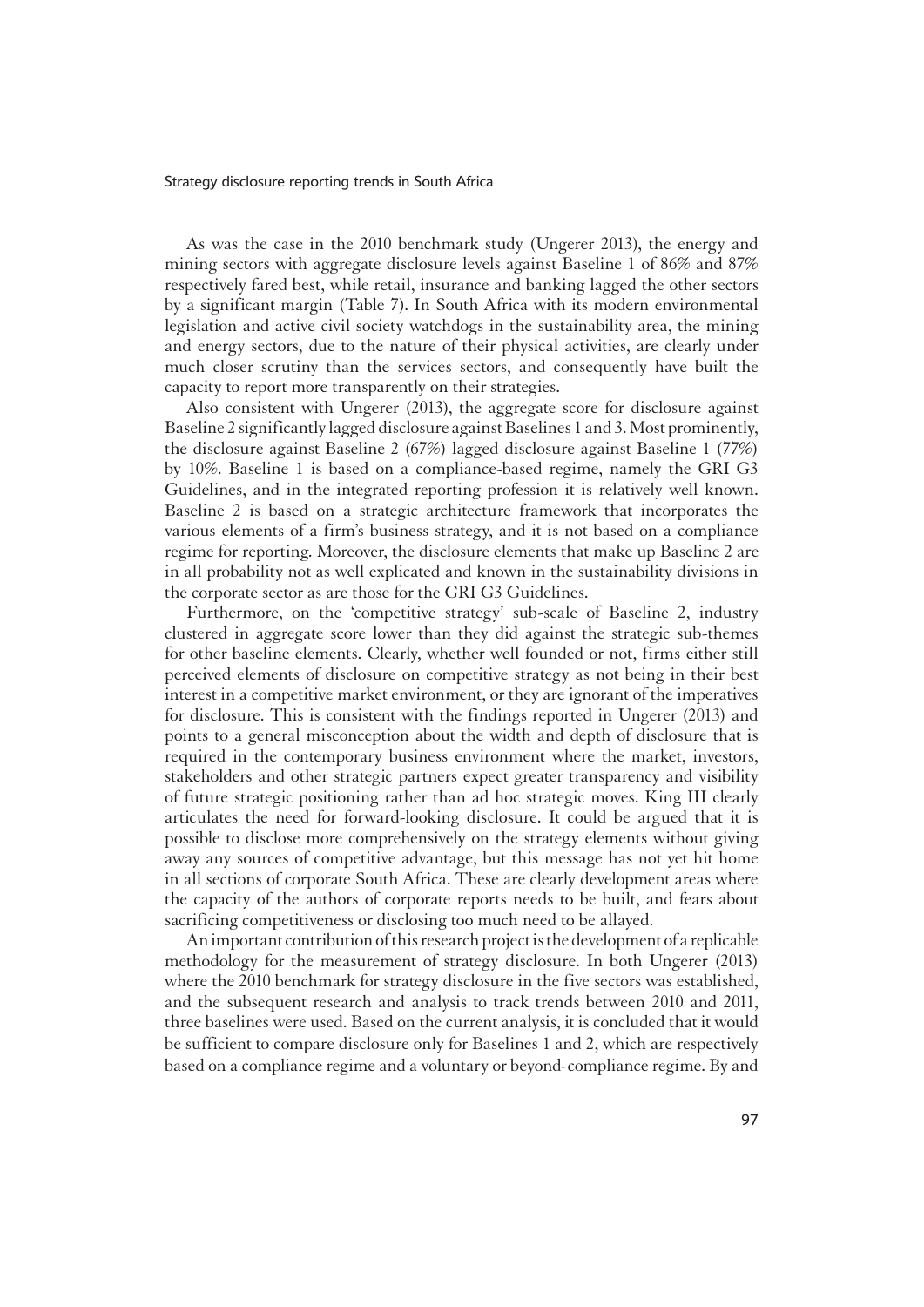large, Baseline 3 is a sub-set of Baseline 2, and the latter measures a more complete set of disclosure sub-scales than the former. Baseline 2 is comprehensive in that it captures all the business model elements of Baseline 3, but also a wider array of future-oriented strategic sub-themes (see Tables 2, 3 and 12).

Related to the methodology contribution of the research, the following refinement in the process was made. The research basis for this article involved peer scoring of exactly the same reports. This rigorous process introduced important checks and balances. The rigour and replicability could be further enhanced by using deductive coding to also provide a qualitative assessment and measurement of strategy disclosure in integrated reports. Essentially, the benchmarks to be used in coding have already been identified and are well defined in the GRI reporting guidelines (Baseline 1) and Ungerer et al. (2011) for Baseline 2. By assigning codes to integrated report text using the Atlas.ti 7 data analysis tool, peer comparison of scoring would become much easier and more transparent. Supporting qualitative data would then also become systematically accessible (e.g. when anomalies have to be resolved or when trends have to be illustrated with actual references from integrated reports).

| <b>Baseline 2 Strategy disclosure indicator</b><br>per theme | <b>Baseline 3 Strategy disclosure indicators</b> |
|--------------------------------------------------------------|--------------------------------------------------|
| Core aspirational descriptions: 3<br>indicators              | None                                             |
| Participative strategy: 4 indicators                         | Target customers: 1 indicator                    |
|                                                              | Distribution channel: 1 indicator                |
|                                                              | Relationships: 1 indicator                       |
| Resource strategy: 4 indicators                              | Value configuration: 1 indicator                 |
|                                                              | Core competence: 1 indicator                     |
|                                                              | Partner network: 1 indicator                     |
| Competitive strategy: 4 indicators                           | Value proposition: 1 indicator                   |
| Profit strategy: 5 indicators                                | Cost structure: 1 indicator                      |
|                                                              | Revenue model: 1 indicator                       |
| Strategy execution: 3 indicators                             | None                                             |
| Strategic scanning: 3 indicators                             | None                                             |
| Strategic dialogue: 3 indicators                             | None                                             |
| Total indicators: 29                                         | Total indicators: 9                              |

Table 12: Content comparison between Baselines 2 and 3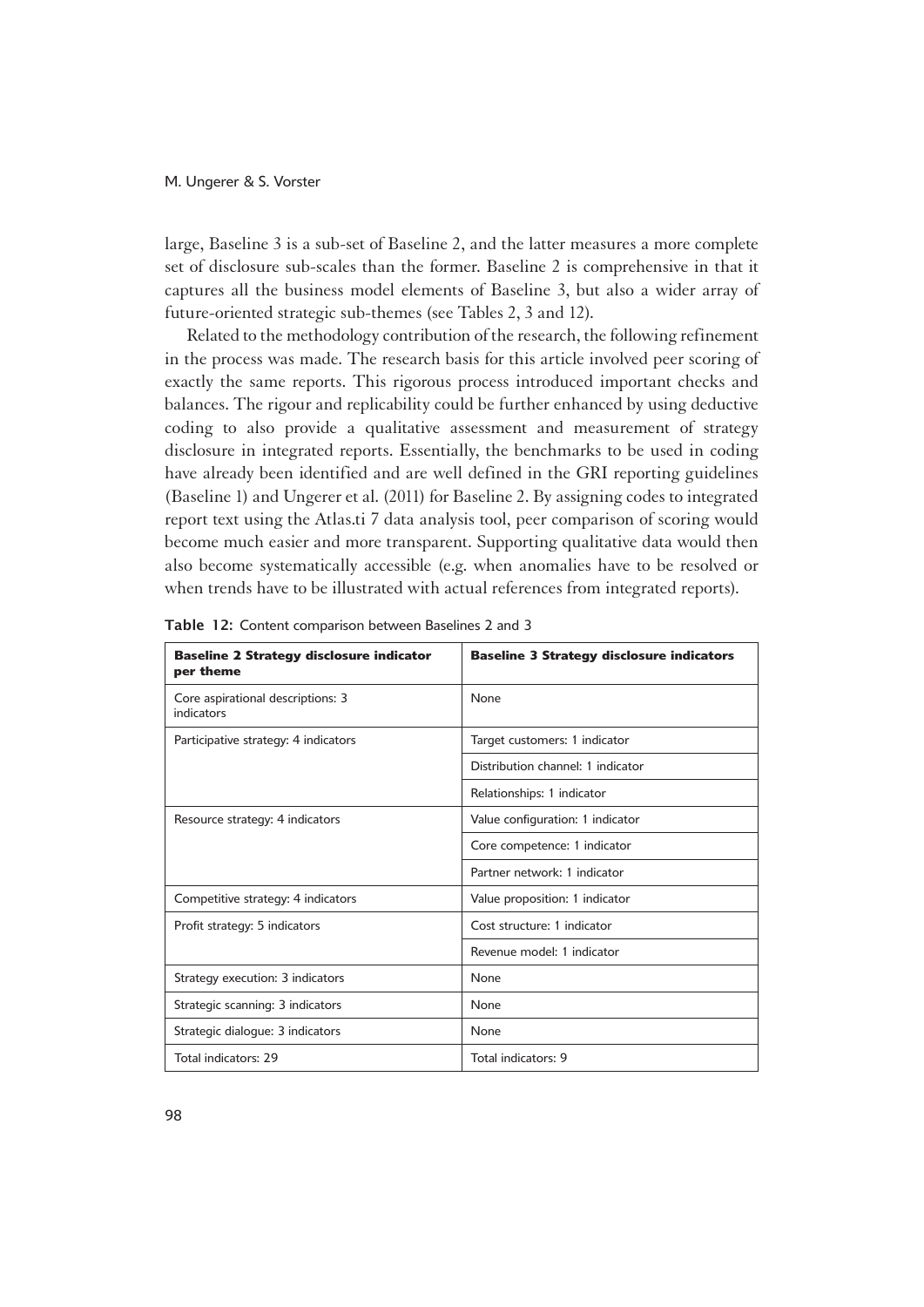The fourth generation of the GRI reporting guidelines (G4) was released in May 2013 and came into force in 2015. The emphasis changed from reporting on everything (G3) to reporting only on issues that really matter (G4) (GRI 2013 [part 1]: 3). The guidelines aim to assist organisations to prepare more strategically oriented, focused and credible integrated reports, moving closer to the original aim of being a strategic tool rather than an administrative burden. It would be interesting to see how corporate South Africa responds through its integrated reporting to the new GRI G4 Guidelines.

# Acknowledgements

The contribution by the following University of Stellenbosch Business School MBA candidate researchers to the empirical analysis underpinning this article is acknowledged: Michelle Arnot, Ryan Coldman, Andrew Crafford, Mudiwa Gwisai, Gerrit Kamper, Thule Mdletshe, Carine Reyneke and Bertie van Sittert. Christelle Marais (2013) did substantial work on the conceptual linkage between integrated reporting, strategy disclosure and the stakeholder-inclusive approach, which is captured in the literature review.

### References

- Arnot, M. 2013. The energy and natural resources sector: An analysis of strategy disclosure for 2011. Unpublished MBA dissertation. Bellville: University of Stellenbosch.
- Coldman, R. 2013. Strategy disclosure trend in South Africa: A 2010 comparative industry analysis. Unpublished MBA dissertation. Bellville: University of Stellenbosch.
- Crafford, A. 2013. Metals and mining sector: An analysis of strategic disclosure trends for 2010 and 2011. Unpublished MBA dissertation. Bellville: University of Stellenbosch.
- Eccles, R.G. & Krzus, M.P. 2010. *One Report*. New Jersey: John W. Wiley and Sons.
- Emerson, J. 2003. 'The blended value proposition: Integrating social and financial returns', *California Management Review,* 45(5): 35–51.
- Enderle, G. 2004. 'The ethics of financial reporting, the Global Reporting Initiative, and the balanced concept of the firm', In Brenket, G.G. (Ed.), *Corporate Integrity and Accountability.* California: Sage Publications.
- Fava, J.A. & Smith, J.K. 1998. 'Integrating financial and environmental information for better decision making', *Journal of Industrial Ecology*, 2(1): 9–11.
- Ferreira, D. & Rezende, M. 2007. 'Corporate strategy and information disclosure', *Rand Journal of Economics*, 38(1): 164–184.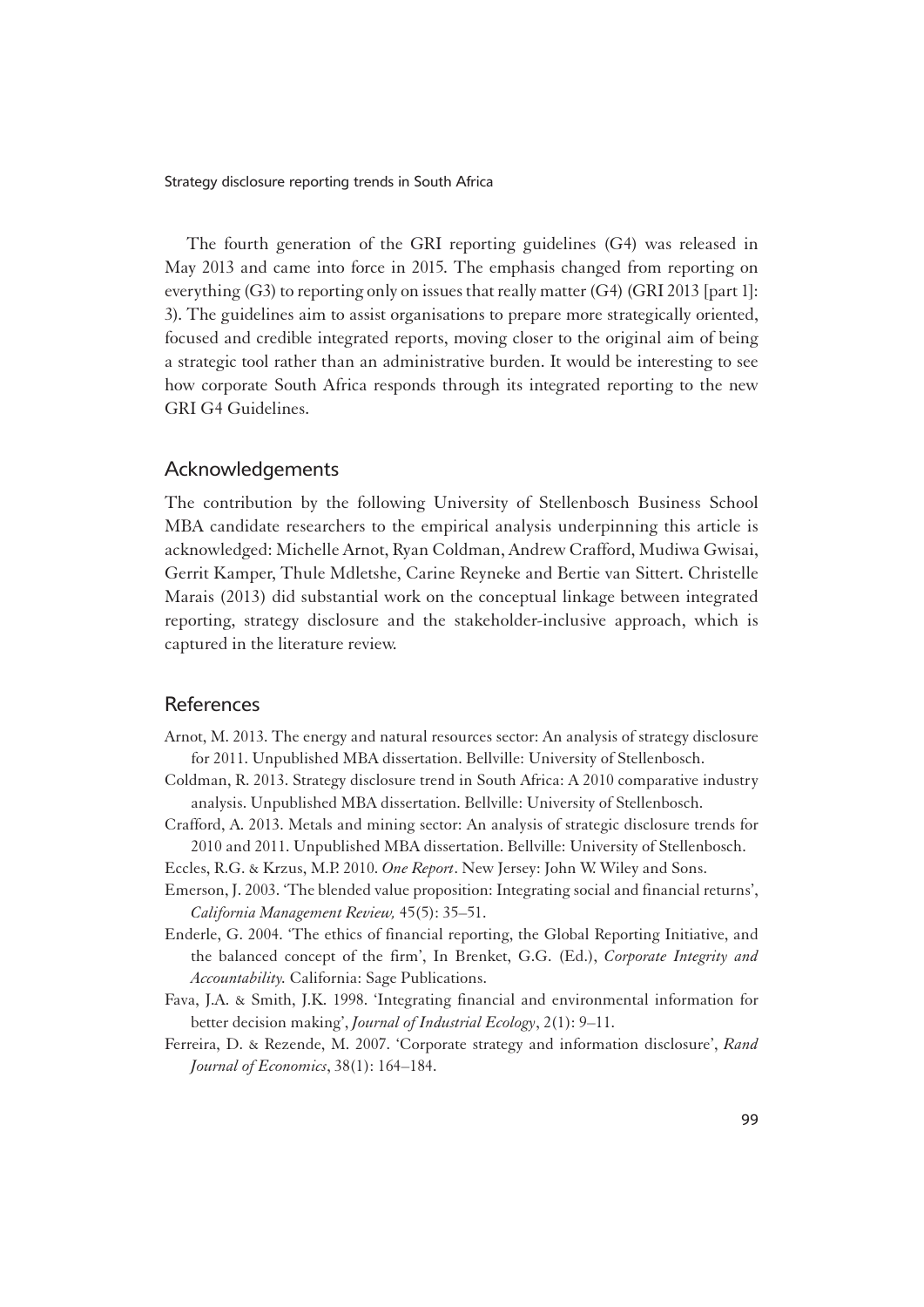- GRI (Global Reporting Initiative). 2013. Sustainability Reporting Guidelines. [Online] Available at: https://www.globalreporting.org/resourcelibrary/GRIG4-Part1-Reporting-Principles-and-Standard-Disclosures.pdf. Accessed: 6 December 2013.
- Gwisai, M. 2013. Banking industry: An analysis of strategy reporting trends for 2010 and 2011. Unpublished MBA dissertation. Bellville: University of Stellenbosch.
- Higgins, R.B. & Diffenbach, J. 1989. 'Communication corporate strategy: The payoffs and the risks', *Long Range Planning*, 22(3): 133–139.
- IIRC (International Integrated Reporting Council). 2011. *Towards Integrated Reporting: Communicating Value in the 21st Century*. [Online] Available at: http://theiirc.org/ wp-content/uploads/2011/09/IR-Discussion-Paper-2011 spreads.pdf. Accessed: 1 December 2011.
- IoDSA (Institute of Directors in Southern Africa). 2009. *King Code of Governance for South Africa 2009.* [Online] Available at: http://www.ecgi.org/codes/documents/king3.pdf. Accessed: 5 January 2011.
- IRC (Integrated Reporting Committee). 2011. *Framework for Integrated Reporting and the Integrated Report*. [Online] Available at: http://www.sustainabilitysa.org/Portals/0/ IRC%20of% 20SA%20Integrated%20Reporting%20Guide%20Jan%2011.pdf. Accessed: 16 December 2011.
- Jeyaretnam, T.L. & Niblock-Siddle, K. 2010. 'Integrated reporting: A perspective from Net Balance', In Eccles, R.G., Cheng, B. & Saltzman, D. (Eds), *The Landscape of Integrated Reporting: Reflections and Next Steps.* Cambridge: Harvard Business School.
- Kamper, G. 2013. The construction and materials industry: An analysis of strategy reporting trends for 2011. Unpublished MBA dissertation. Bellville: University of Stellenbosch.
- KPMG. 2010. *Integrated Reporting: Closing the Loop on Strategy*. [Online] Available at: http://www.kpmg.com/za/en/issuesandinsights/articlespublications/risk-compliance/ pages/closing-the-loop-of-strategy.aspx. Accessed: 8 November 2013.
- Lanfranconi, C. & Robertson, B. 1999. 'Why disclose more?', *Ivey Business Journal,*  November/December: 62–65.
- Lazarus, H. & McManus, T. 2006. 'Transparency guru: An interview with Tom McManus', *Journal of Management Development*, 25(10): 923–936.
- Lev, B. 1992. 'Information disclosure strategy', *California Management Review*, 34(4): 9–32.
- Marais, C. 2013. Governance, stakeholder management and integrated reporting: A case study of the South African utility Eskom. MBA research report. Bellville: University of Stellenbosch.
- Mdletshe, T. 2013. The insurance industry: An analysis of strategy reporting trends in 2010 and 2011. Unpublished MBA dissertation. Bellville: University of Stellenbosch.
- Mitchell, R. K., Agle B.R. & Wood D.J. 1997. 'Towards a theory of stakeholder identification and salience: Defining the principle of who and what really counts', *Academy of Management Review,* 22(4): 853–886.
- Osterwalder, A. & Pigneur, Y. 2010. *Business Model Generation* (2nd edition). Hoboken: John Wiley & Sons.